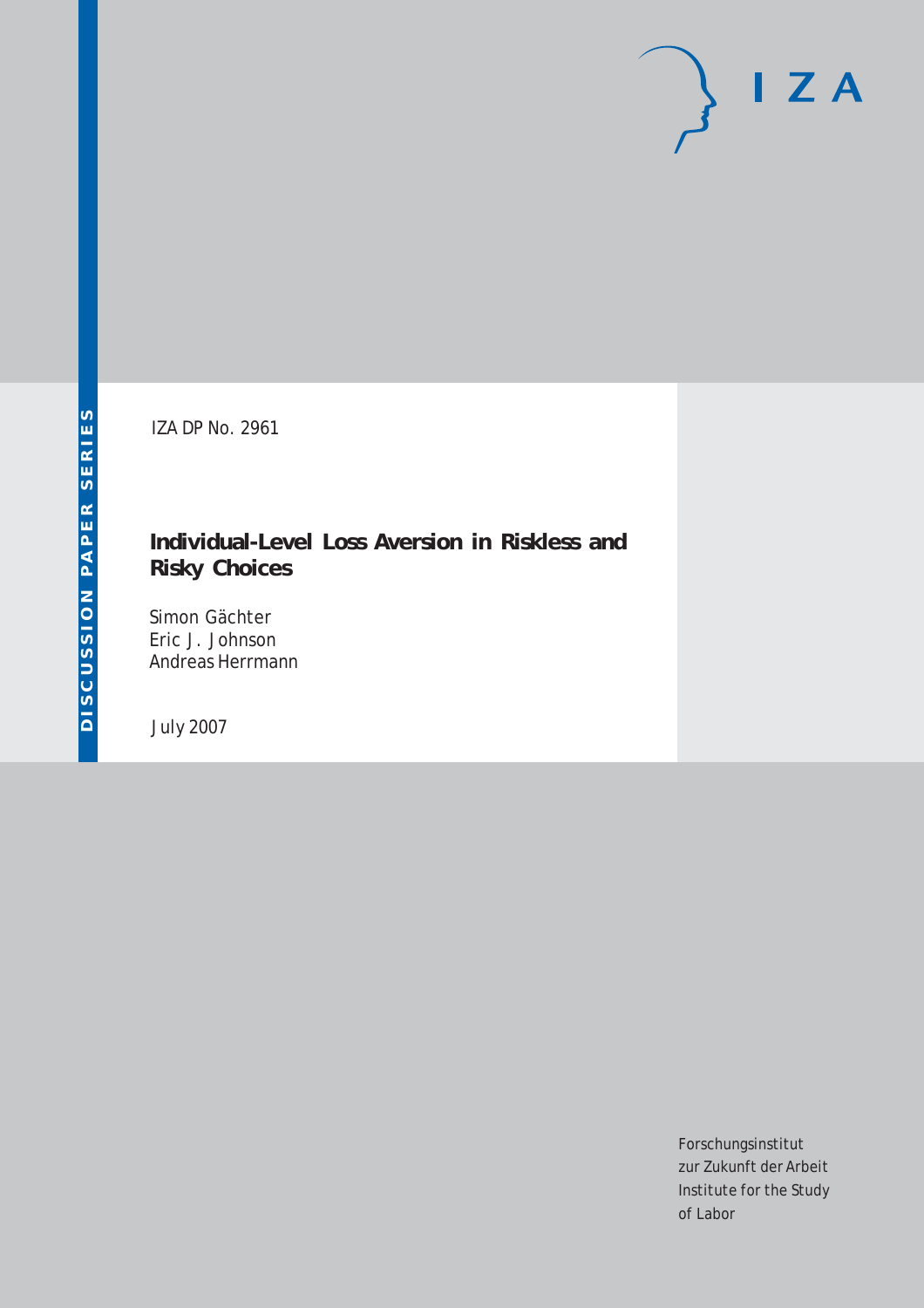# **Individual-Level Loss Aversion in Riskless and Risky Choices**

# **Simon Gächter**

*University of Nottingham, CESifo and IZA* 

# **Eric J. Johnson**

*Columbia University* 

# **Andreas Herrmann**

*University of St. Gallen* 

Discussion Paper No. 2961 July 2007

IZA

P.O. Box 7240 53072 Bonn **Germany** 

Phone: +49-228-3894-0 Fax: +49-228-3894-180 E-mail: [iza@iza.org](mailto:iza@iza.org)

Any opinions expressed here are those of the author(s) and not those of the institute. Research disseminated by IZA may include views on policy, but the institute itself takes no institutional policy positions.

The Institute for the Study of Labor (IZA) in Bonn is a local and virtual international research center and a place of communication between science, politics and business. IZA is an independent nonprofit company supported by Deutsche Post World Net. The center is associated with the University of Bonn and offers a stimulating research environment through its research networks, research support, and visitors and doctoral programs. IZA engages in (i) original and internationally competitive research in all fields of labor economics, (ii) development of policy concepts, and (iii) dissemination of research results and concepts to the interested public.

IZA Discussion Papers often represent preliminary work and are circulated to encourage discussion. Citation of such a paper should account for its provisional character. A revised version may be available directly from the author.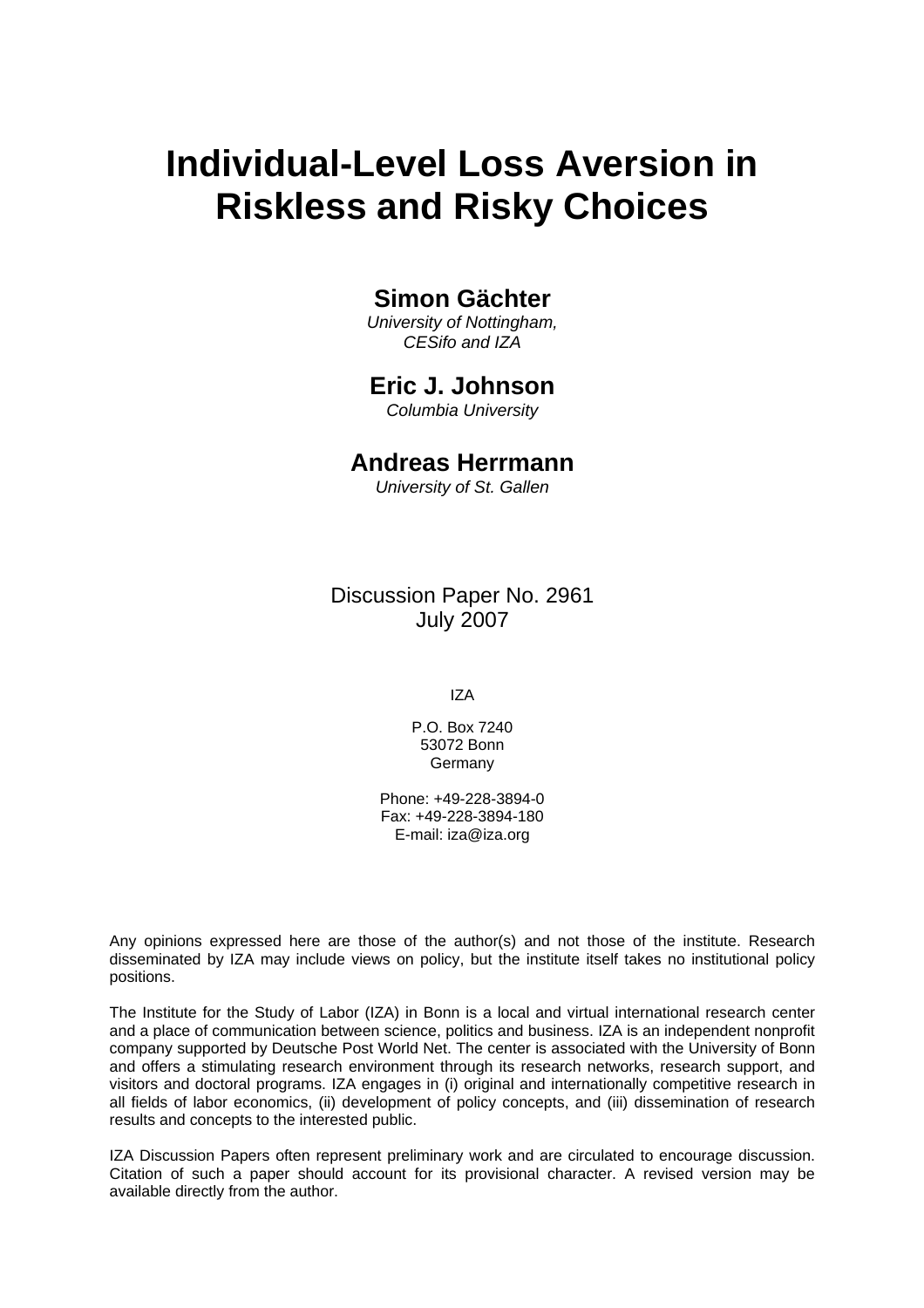IZA Discussion Paper No. 2961 July 2007

# **ABSTRACT**

# **Individual-Level Loss Aversion in Riskless and Risky Choices[\\*](#page-2-0)**

Loss aversion can occur in riskless and risky choices. Yet, there is no evidence whether people who are loss averse in riskless choices are also loss averse in risky choices. We measure individual-level loss aversion in riskless choices in an endowment effect experiment by eliciting both WTA and WTP from each of our 360 subjects (randomly selected customers of a car manufacturer). All subjects also participate in a simple lottery choice task which arguably measures loss aversion in risky choices. We find substantial heterogeneity in both measures of loss aversion. Loss aversion in the riskless choice task and loss aversion in the risky choice task are highly significantly and strongly positively correlated. We find that in both choice tasks loss aversion increases in age, income, and wealth, and decreases in education.

JEL Classification: C91, C93, D81

Keywords: loss aversion, endowment effect, field experiments

Corresponding author:

 $\overline{a}$ 

Simon Gächter School of Economics Sir Clive Granger Building University Park Nottingham NG7 2RD United Kingdom E-mail: [simon.gaechter@nottingham.ac.uk](mailto:simon.gaechter@nottingham.ac.uk)

<span id="page-2-0"></span><sup>\*</sup> We gratefully acknowledge financial support by the Grundlagenforschungsfonds at the University of St. Gallen and the Institute for Media and Communications Management at the University of St. Gallen and from NSF grant SES-0352062. We benefited from excellent research assistance by Esther Kessler, Sabine Müller, Eva Poen and Graziella Zito. We received helpful comments from Colin Camerer, Matthew Ellman, Armin Falk, Lorenz Götte, Ulrich Schmidt, Chris Starmer, Stefan Trautmann, Peter Wakker, and participants in seminars and conferences in Amsterdam, Barcelona, Bonn, Columbia, East Anglia, Graz, Mannheim, Montreal, Nottingham, Rennes, Royal Holloway and St. Gallen.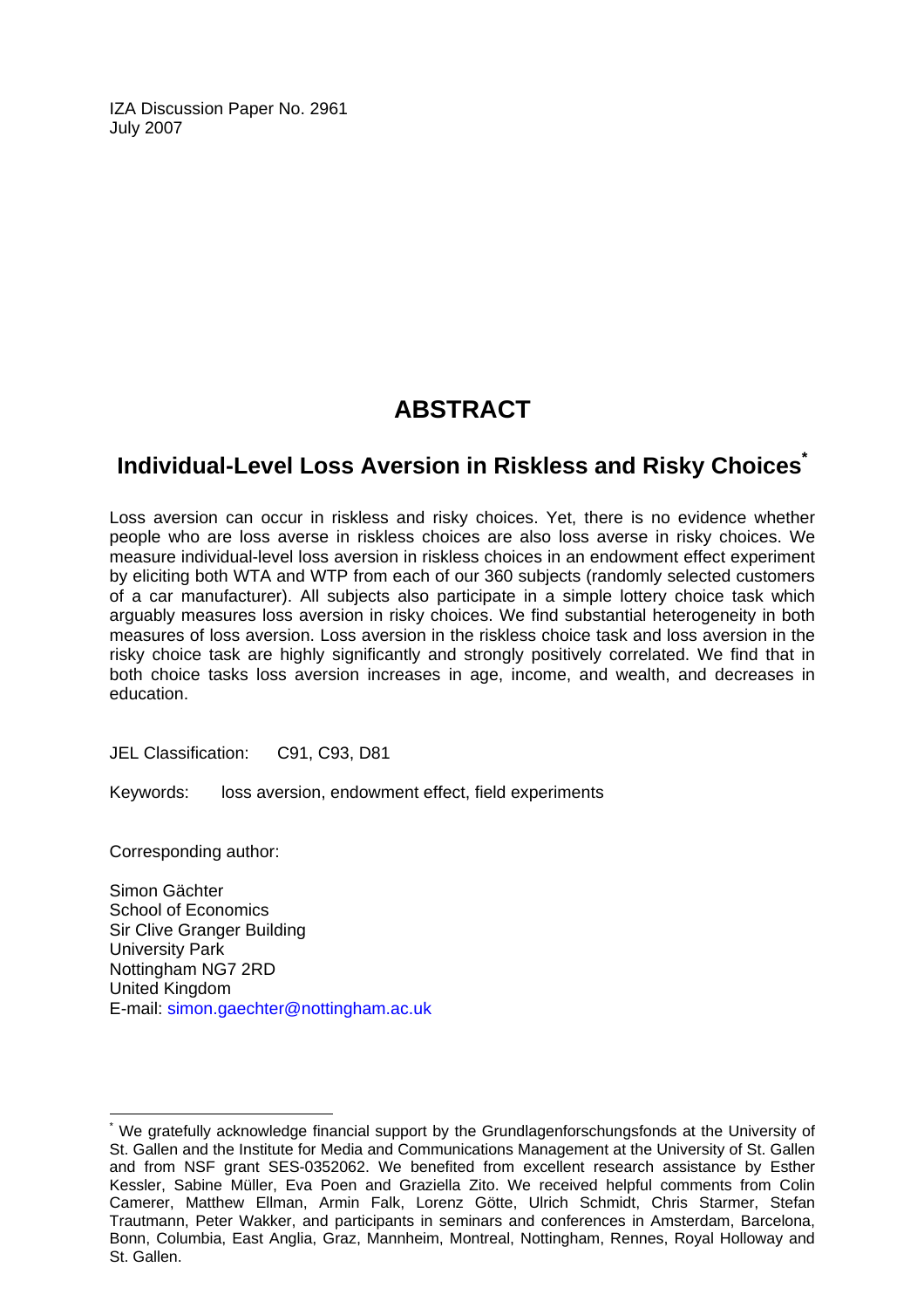### I. INTRODUCTION

Loss aversion – the psychological propensity that losses loom larger than equal-sized gains relative to a reference point – can occur in riskless and in risky choices, as argued in two seminal papers by Amos Tversky and Daniel Kahneman (Kahneman and Tversky [1979]; Tversky and Kahneman [1991]). An example for loss aversion in riskless choice is the 'endowment effect' – the observation that experimental subjects who are randomly endowed with a commodity, ask for a selling price that exceeds substantially the buying price of subjects who merely have the possibility to buy the commodity (see Kahneman, Knetsch and Thaler [1990] for a very influential study). An example of loss aversion in risky choices is the observation that people reject small-scale gambles that have a positive expected value but may involve losses (e.g., Rabin [2000]; Fehr and Goette [2007]; Tom, Fox, Trepel and Poldrack  $[2007]$ ).<sup>[1](#page-3-0)</sup>

Our paper makes three contributions to this literature on loss aversion. First, we measure loss aversion in a riskless *and* a risky choice task. This will allow us to provide evidence on whether loss aversion in riskless choice is related to loss aversion in risky choices. To our knowledge nothing is known about this relationship. The riskless task we employ is an endowment effect experiment where we elicit the 'willingness-to-accept' (WTA) *and* the 'willingness-to-purchase' (WTP) from the *same* individual. The gap between WTA and WTP has been interpreted as evidence for loss aversion in riskless choice (e.g., Tversky and Kahneman [1991]). The risky choice task consists of six simple lotteries with a 50-50 chance of a fixed gain of  $\Theta$  and losses that vary from  $\epsilon$ 2 to  $\epsilon$ 7. Subjects simply have to indicate for each of the six lotteries whether they want to play this lottery or not (in case they reject a lottery their payoff is zero). This lottery choice task arguably measures loss aversion in risky choices (e.g., following Rabin [2000]).

Second, we will provide novel evidence on the degree of individual heterogeneity in loss aversion. The elicitation of both valuations from the same individual distinguishes us from previous literature which focused predominantly on aggregate-level measures from

<u>.</u>

<span id="page-3-0"></span><sup>&</sup>lt;sup>1</sup> Loss aversion has been invoked to explain many naturally occurring phenomena that are hard to understand under the assumption of reference-point independence. Prominent examples comprise behavior in financial markets (Benartzi and Thaler [1995]; Gneezy and Potters [1997]; Odean [1998]; Haigh and List [2005]); selling patterns in housing markets (Genesove and Mayer [2001]); consumption behavior (Bowman, Minehart and Rabin [1999]; Chua and Camerer [2004]); marketing practices (Hardie, Johnson and Fader [1993]; Carmon and Ariely [2000]); trade policy (Tovar [2006]); labor supply (Camerer, Babcock, Loewenstein and Thaler [1997]; Goette, Huffman and Fehr [2004]; Fehr and Goette [2007]) and the importance of defaults and the status-quo bias in decision making (Samuelson and Zeckhauser [1988]; Johnson and Goldstein [2003]). Camerer [2004] provides an overview of the field evidence, and Starmer [2000] a survey of theoretical explanations. See Sugden [2003], Schmidt, Starmer and Sugden [2005], and Köszegi and Rabin [2006] for recent theoretical frameworks of reference-dependent preferences that can explain many of these phenomena.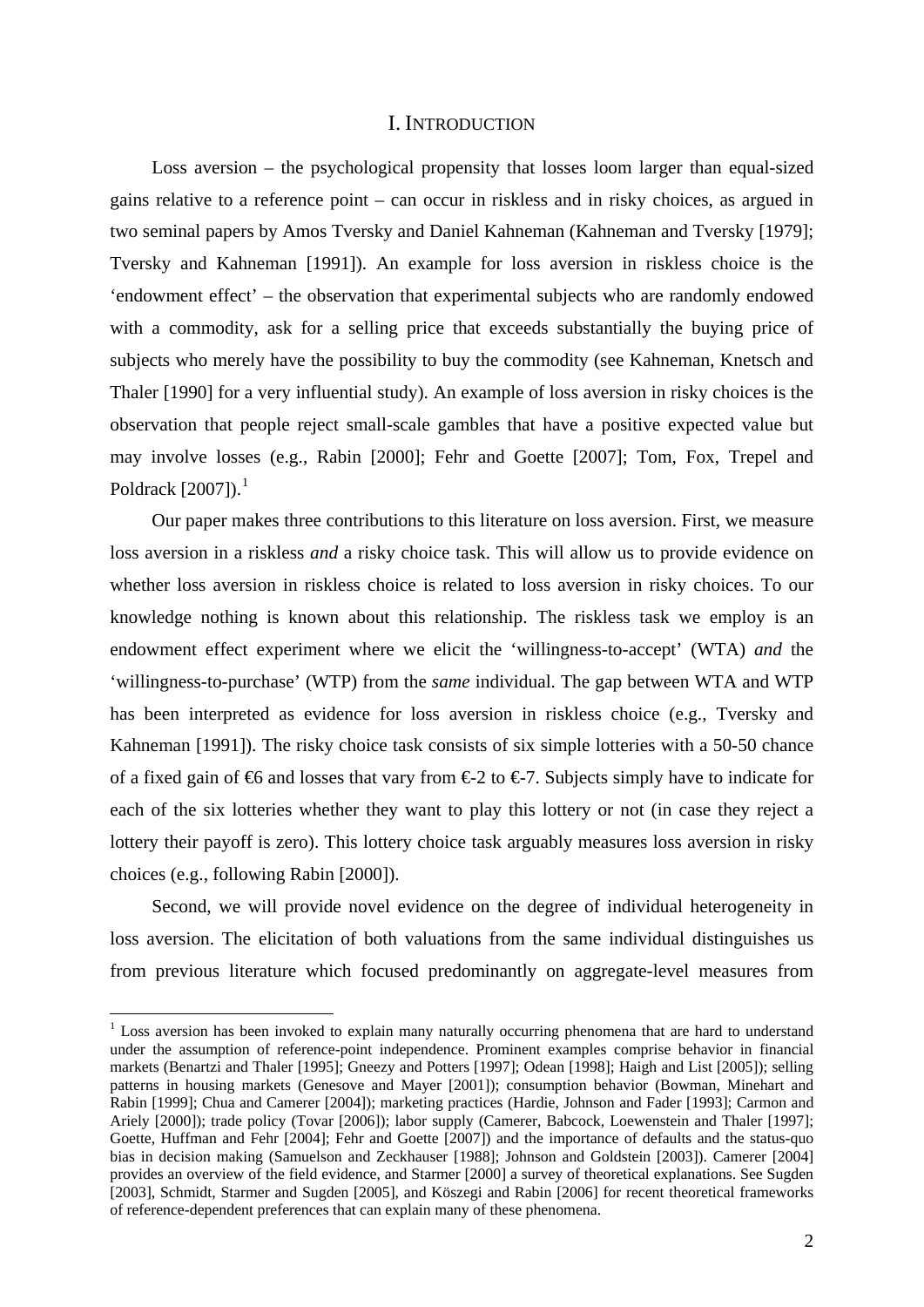between-subject designs. In these experiments different respondents were asked *either* the WTA *or* the WTP question. Thus, unlike most of previous literature on the endowment effect, we can address the importance of individual differences in loss aversion because we can investigate individual not only aggregate WTA-WTP gaps. To understand how our withinsubject measurement of the individual WTA-WTP gap affects valuations we also run a between-subject study (akin to previous ones) where we elicit WTA and WTP from two different groups of respondents.

Third, we investigate how socio-demographic variables affect loss aversion. In most studies the experimental participants are undergraduates who share very similar sociodemographic backgrounds. This precludes any inference about how socio-demographic variables affect loss aversion. By contrast, the participants of our experiments are a random sample of 660 customers of a German car manufacturer.<sup>[2](#page-4-0)</sup> Our subjects comprise a large age, education, income and wealth spectrum. Of course, car customers may not be representative for the population at large, but we can answer how in our sample socio-demographic variables affect loss aversion both in riskless and in risky choices.

Our most important results are as follows. First, people who exhibit loss aversion in a riskless choice task are also much more likely to exhibit loss aversion in a risky choice task. The correlation between the two measures is 0.635 and significant at any conventional level. We believe this result is interesting for several reasons. From a methodological point of view it is comforting to know that we can measure loss aversion with two instruments that appear quite different to the subjects but arguably tap the same underlying psychology. Measuring the same phenomenon with two different instruments provides also a methodologically valuable 'cross-validation'. The positive correlation also mutually reinforces the interpretation of the results of the two tasks in terms of loss aversion. Furthermore, we see the fact that choice behavior in the lottery task and the valuation gap in the endowment effect task are highly significantly correlated as evidence against arguments that the WTA-WTP gap is mainly due to subject misconception of the task (e.g., Plott and Zeiler [2005]). If subject misconception would explain our WTA-WTP gap then we see no reason why the gap should be strongly correlated with choice behavior in the even simpler lottery choice task.<sup>[3](#page-4-1)</sup>

Second, our two tasks also give us novel information about individual heterogeneity in loss aversion. This is in particular true for our endowment effect experiment. Before we

<span id="page-4-0"></span> $2$  The experiments were part of a survey on motives to buy a car and on hypothetical valuations for certain product attributes of a car (see Johnson, Gächter and Herrmann [2006] for the details).<br><sup>3</sup> We do not claim that task misconception plays no role at all, just that it may not be the only reason behind the

<span id="page-4-1"></span>WTA-WTP gap. See our concluding section for an extensive discussion.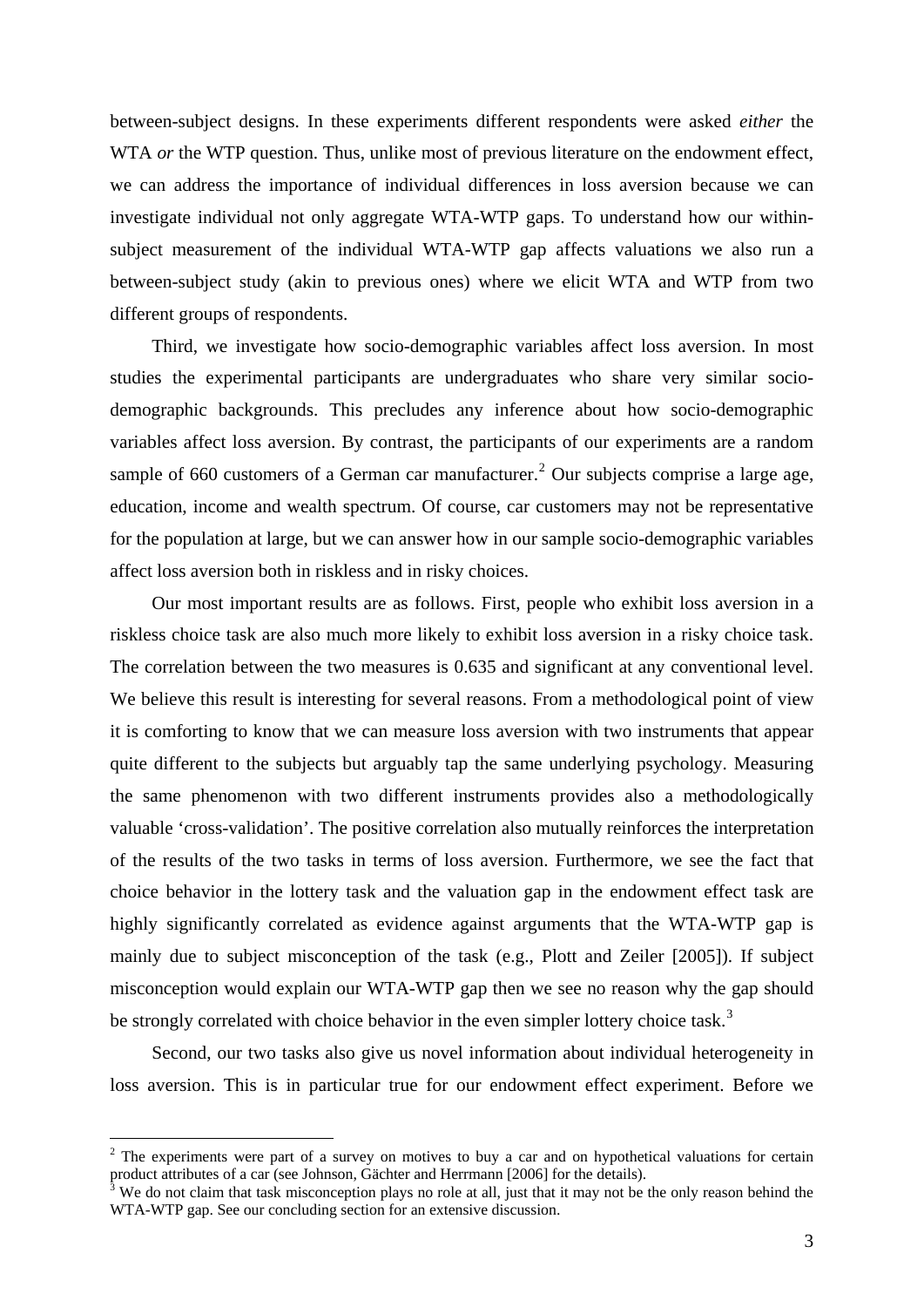describe our results, recall that most studies on the endowment effect only looked at aggregate level outcomes from between-subjects designs – e.g., whether the *average* WTA of a group of owners exceeds the *average* WTP of another group of buyers. Across many studies the typical ratio of average WTA to average WTP is around  $2<sup>4</sup>$  $2<sup>4</sup>$  $2<sup>4</sup>$  We replicate this classic finding in our benchmark between-subject study. We also show that the valuations in our main withinsubject study are not significantly different from the valuations in the benchmark betweensubject study. Our within-subjects design study reveals a substantial heterogeneity in riskless individual-level loss aversion. We find that  $WTA/WTP = 2$  for the median individual; the average individual has a WTA/WTP ratio of 2.62. Yet, there is a large variation in loss aversion: The standard deviation across individuals is 2.28. For 78 percent of individuals it holds that  $1 < WTA/WTP \le 4$ . Ten percent of individuals have a ratio above 4 and for the rest the ratio is at most 1. The implied values for loss aversion in risky choices are lower than those for riskless choices: the mean (median) is 1.63 (1.5) and the interquartile range of loss aversion is [1.2, 2] compared to [1.33, 3] in loss aversion in riskless choices.

Finally, we find that the socio-demographic variables affect both measures of loss aversion very similarly. Females appear to be more loss averse than males, but the difference turns out to be insignificant once we control for other variables. Older people are more loss averse than younger people. Higher education decreases loss aversion (but does not eliminate it). Higher income and higher wealth are both positively correlated with loss aversion. In sum, the socio-demographic variables affect both measures of loss aversion in a strikingly similar way. We see this finding as support for the robustness of our observations.

Our paper is organized as follows. In the next section we will describe our methods in detail. In Section III we will present our results. Section IV concludes.

### II. METHODS

In total, 660 randomly selected customers a large German car manufacturer participated in our two studies. All participants are German speaking and live in Austria, Germany and Switzerland. The data were collected in collaboration with a market research company. Data collection was done in personal interviews in 30 Austrian, German and Swiss cities. The interviews took place at the respondent's home or at the local car dealer. All of our subjects had recently bought a car from this manufacturer. The subjects were randomly selected from an address file and called up to ask for participation in a study on motives of buying a

<span id="page-5-0"></span><sup>&</sup>lt;sup>4</sup> See, for instance, the meta-studies by Horowitz and McConnell [2002] and Sayman and Onculer [2005].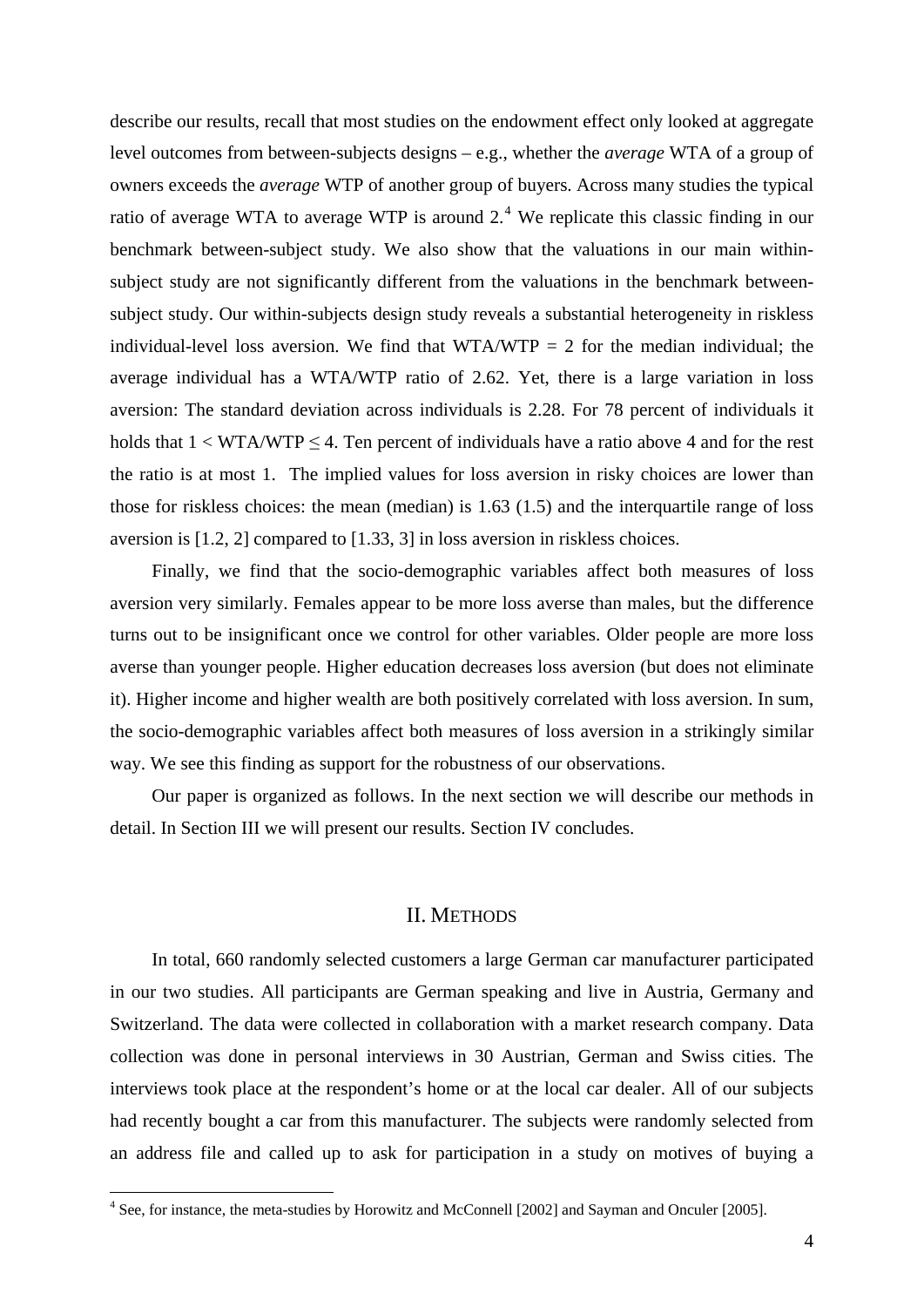particular type of car. To cover their opportunity costs of participation and to induce them to participate at all every subject received a flat payment of  $\epsilon$ 60. In addition to this we paid participants according to their decisions in the experiments.

Twelve professional interviewers collected the data. They all received extensive training to familiarize them with the research design. Each respondent was always alone with an interviewer, undisturbed by other customers or car dealers. The interviews, including the experiments, lasted about one hour. While familiar with the experimental protocol, all interviewers were naïve about the experimental hypotheses.

We conducted two separate studies, which involved two separate sets of participants. Both studies involved the elicitation of WTA and WTP of a toy car model from this manufacturer. The aim of the first study was to replicate procedures and results of previous WTA-WTP studies in a between-subjects design. The novelty of this benchmark study is to provide a measure of *aggregate* loss aversion, derived from the WTA-WTP disparity in a large non-student subject pool (300 customers of this manufacturer). The goal of the second study was to measure loss aversion at the *individual* level in a within-subject design. We complement our individual measure of loss aversion in riskless choice with one from a risky choice task, to answer the question whether these measures are correlated. All subjects who participated in the within-subject design study also took part in the lottery choice task. We now describe our designs in detail.

In our first study, in which 300 customers participated, half of the respondents were randomly assigned to answer the WTA valuation task and the other half the WTP task. Our procedure is very similar to most previous experiments on WTA and WTP elicitation tasks. We adapted the procedure by Kahneman, Knetsch and Thaler [1990], who used coffee mugs for their evaluation task, for our purposes.

Specifically, subjects in the WTA valuation task were given a miniature model car and told that it was theirs. They were then asked to specify the price at which they would be willing to sell the car to the organizers of the scientific study. Subjects were shown a list of prices, varying from  $\epsilon$ 0 to  $\epsilon$ 10, with  $\epsilon$ 0.50 increments. For each of the prices they had to indicate whether they want to sell or not to sell their model car at this price. The format of each of the choices was as follows:

|  | If the price is $\epsilon x$ | $\dots$ 1 am <b>ready</b> to sell | I am <b>not ready</b> to sell: |
|--|------------------------------|-----------------------------------|--------------------------------|
|--|------------------------------|-----------------------------------|--------------------------------|

To give subjects an incentive to report their true valuation, we applied the Becker, De Groot and Marschak [1964] mechanism. After subjects had made their choice for all potential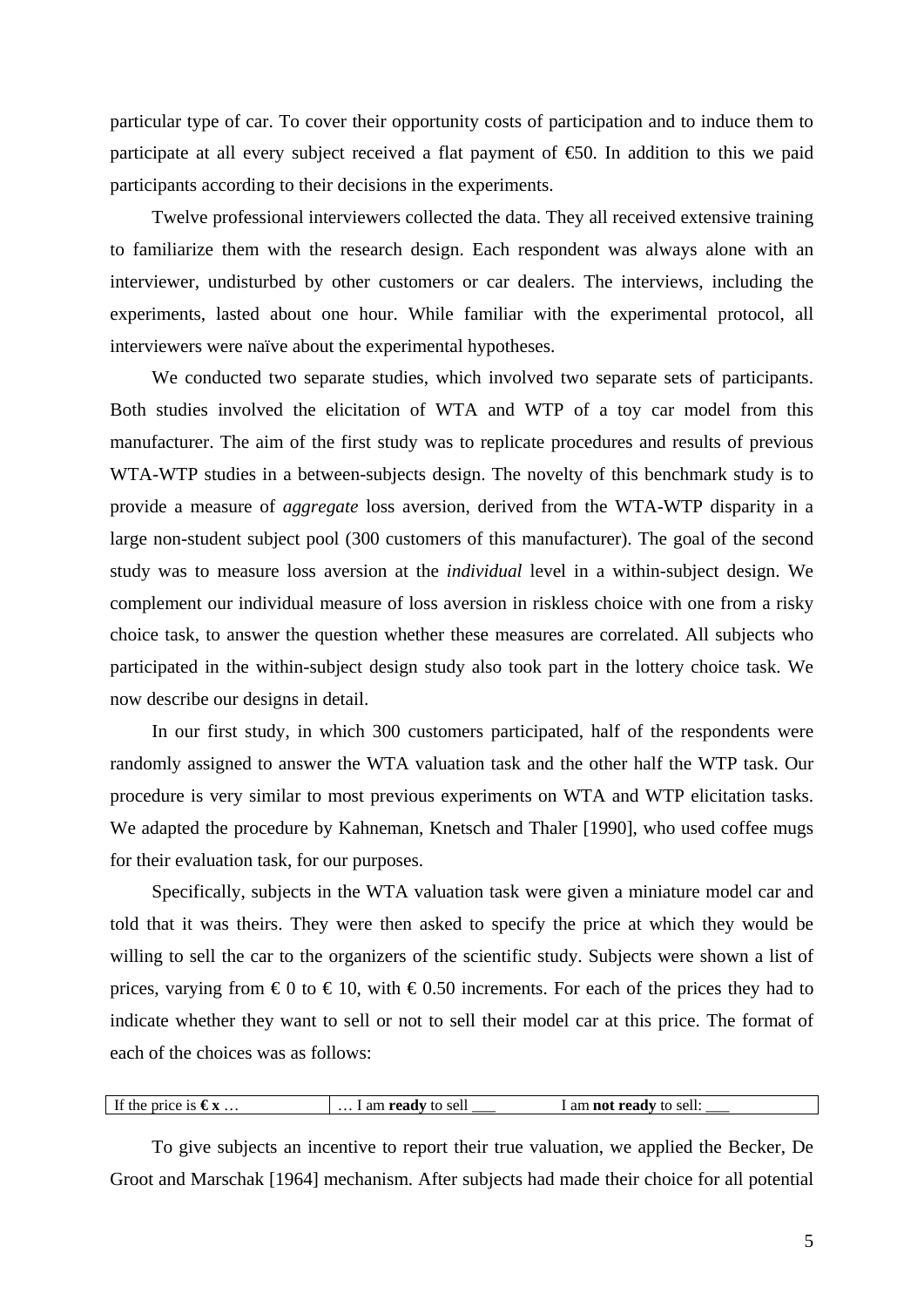prices, a price was determined randomly. If the randomly selected price was one for which the respondent had indicated that they would sell the toy car, the model car was returned to the experimenter and the randomly determined price in cash was given to the respondent. If the respondent indicated that the chosen price was one at which they were not prepared to sell, they kept the model car. The respondents were aware of this procedure.

The procedures for the respondents in the WTP valuation task were identical, except that they were not endowed with a toy car. Instead they were shown a toy car and told that it could be theirs. They had to indicate for each of the prices between  $\epsilon 0$  and  $\epsilon 10$  whether they were prepared or not to buy at that price. Again, a random device determined the offered price and the indicated choice for that price was implemented accordingly. The exact wording of the valuation task is documented in the appendix.

The results from the first study can be used to measure aggregate-level loss aversion. If we replicate with our subject pool and procedure the results from similar previous experiments, we should, on average, find a positive WTA-WTP difference. Such a difference has been interpreted as evidence for loss aversion (Tversky and Kahneman [1991]; Bateman, Munro, Rhodes, Starmer and Sugden [1997]; Novemsky and Kahneman [2005]).

Our second study involved an additional 360 randomly selected customers of the same car manufacturer. Here, the WTA and WTP valuation experiments were well integrated into a larger survey study. The purpose of our second study is to use the same procedures to measure *individual-level* loss aversion. If an individual's relative value of WTA and WTP is a useful measure of individual-level loss aversion, then we must obtain both WTA and WTP from each respondent. Therefore respondents now answered both the WTA and the WTP valuation task. Thus, we have a within-subject design. $5$ 

Specifically, subjects were informed that we randomly assigned them a model car or not, and that an envelope containing their status as buyers or sellers would be opened at the end of the study. We applied the strategy method by asking the subjects to give us both their WTA in the case that they would own the model car and their WTP in the case they would not own it. Subjects were told that one of the transactions would occur, depending upon whether the envelope assigned them to the buyer or seller role. The order in which a particular respondent answered the two tasks was randomly determined. Half of the subjects started with the WTA valuation task, followed by the WTP valuation task; for the other half it was the

<span id="page-7-0"></span><sup>&</sup>lt;sup>5</sup> All previous endowment effect studies with riskless choice we are aware of used a between-subject design (akin to our benchmark study). There are a few studies which employ a within-subject design for eliciting WTA and WTP for *lotteries*. Examples include Harless [1989], Kachelmeier and Shehata [1992], and Eisenberger and Weber [1995].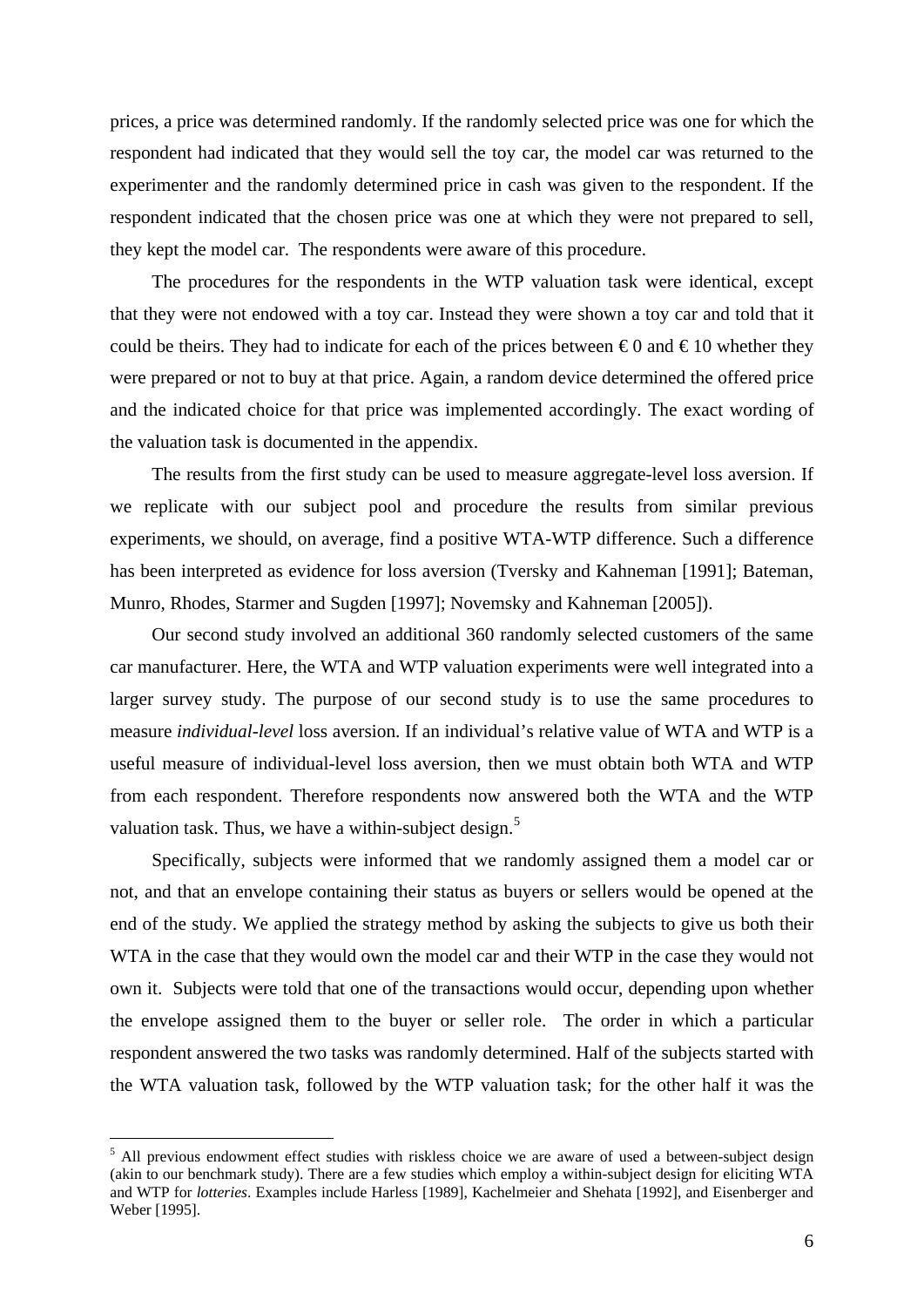other way round. The valuation tasks were separated by several market research survey questions related to the features of autos.

We used the same questionnaire and procedures as in the between-subjects study but adapted the explanation to our within-subject design. For instance, if a participant started with the WTA task, he or she was told to make the decisions for the case that he or she would own this toy car. Later in the survey, the participants were confronted with the WTP task and asked to make their choices in case they would not own this toy car but were instead given the possibility to buy it. Again they were told that whether they would actually own the toy car or would be given the opportunity to buy it would be determined randomly at the very end of the study. Thus, our application of the strategy method to the WTA and WTP evaluation task allows us to obtain within-respondent estimates of loss aversion.

The potential drawback of this within-subject elicitation procedure is that the answer on the first task may influence the answer on the second one. Therefore, the WTA and WTP results from the between-subjects elicitation of our first benchmark study serve as an important control.

Our second goal is to measure loss aversion in *risky* choices. For that purpose we adapt a simple lottery choice task from Fehr and Goette [2002] that arguably measures loss aversion as well. In this choice task individuals decide for each of six lotteries whether they want to accept (that is, play it) or reject it (and receive nothing). In each lottery the winning price is fixed at 6 and only the losing price is varied (between 2 and 7). At the end of the experiment we randomly selected one lottery for pay (Cubitt, Starmer and Sugden [1998]). Figure I reproduces the decision sheet of the lottery choice task as presented to subjects.

FIGURE I

|  | The lottery choice task |
|--|-------------------------|
|--|-------------------------|

| Lottery                                                                                                             | Accept | Reject |
|---------------------------------------------------------------------------------------------------------------------|--------|--------|
| #1. If the coin turns up heads, then you lose $\bigoplus$ ; if the coin turns up tails, you win $\bigoplus$ .       |        |        |
| #2. If the coin turns up heads, then you lose $\mathfrak{S}$ ; if the coin turns up tails, you win $\mathfrak{S}$ . |        |        |
| #3. If the coin turns up heads, then you lose $\mathfrak{S}$ ; if the coin turns up tails, you win $\mathfrak{S}$ . |        |        |
| #4. If the coin turns up heads, then you lose $\epsilon$ ; if the coin turns up tails, you win $\epsilon$ .         |        |        |
| #5. If the coin turns up heads, then you lose $\mathfrak{S}$ ; if the coin turns up tails, you win $\mathfrak{S}$ . |        |        |
| #6. If the coin turns up heads, then you lose $\epsilon$ ; if the coin turns up tails, you win $\epsilon$ .         |        |        |

Following Rabin [2000], Rabin and Thaler [2001], Wakker [2005], Köbberling and Wakker [2005] and Fehr and Goette [2007], suggests that this task measures loss aversion rather than risk aversion. Rabin [2000], for instance, argues that risk aversion cannot plausibly explain choice behavior in small-stake risky prospects like ours. Risk aversion (i.e., a concave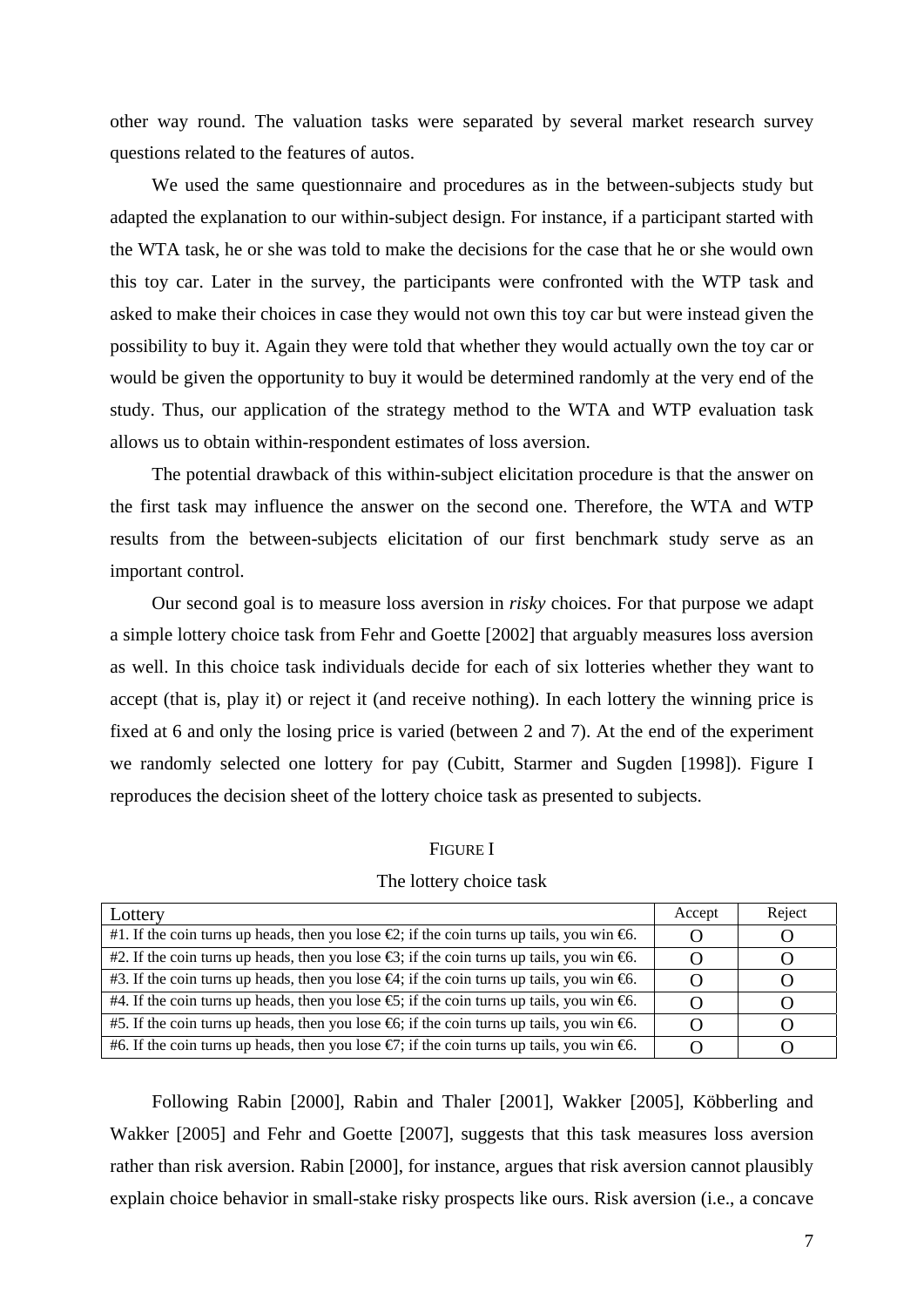utility of wealth function) in such small-stakes lotteries would imply absurd degrees of risk aversion in high-stake gambles. Therefore, Rabin [2000] argues that under EU, people in such gambles should be risk neutral. In our risky choice task, people should therefore accept lotteries #1 to #5, which all have a non-negative expected value. If we nevertheless observe rejections of low-stake gambles with a positive expected value, then this might indicate loss aversion rather than risk aversion. This interpretation would certainly be vindicated if choice behavior in the lottery task would be correlated with the WTA-WTP gap as measured in the riskless valuation task.

We can determine loss aversion in the risky choice task by applying cumulative prospect theory (Tversky and Kahneman [1992]). A decision maker will be indifferent between accepting and rejecting the lottery if  $w^+(0.5)v(G) = w^-(0.5)\lambda^{\text{risky}}v(L)$ , where *L* denotes the loss in a given lottery and *G* the gain;  $v(x)$  is the utility of the outcome  $x \in \{G, L\}$ ,  $\lambda^{\text{risky}}$  denotes the coefficient of loss aversion in the risky choice task; and  $w^+(0.5)$  and  $w^-(0.5)$  denote the probability weights for the 0.5-chance of gaining *G* or losing *L*, respectively. If we assume that  $w^+(0.5) = w^-(0.5)$  (as it is for instance implied by the probability weighting function proposed by Prelec [1998]) only the ratio  $v(G)/v(L) = \lambda^{risky}$  defines an individual's implied loss aversion in the lottery choice task. A frequent assumption on  $v(x)$  is linearity  $(v(x) = x)$ for small amounts, which gives us a very simple measure of loss aversion:  $\lambda^{risky} = G/L$ .

### III. RESULTS

We organize the presentation of our results as follows. We will first compare the valuations from our within- and between subjects designs in our riskless choice task.<sup>[6](#page-9-0)</sup> Our second step will then be to describe the heterogeneity in individual-level loss aversion. Our third step examines loss aversion in a risky choice task and its relationship to loss aversion in riskless choice. Finally, we will look at the impact of socio-demographic characteristics on loss aversion.

**Result 1:** *The method of eliciting WTA and WTP from the same person in our withinsubject design did not change the answers systematically relative to a between-subjects control in which respondents only answered either a WTA question or a WTP question.* 

<span id="page-9-0"></span> $6$  For this analysis we discard the observations from 12.6 percent of subjects who submitted non-monotonic valuations.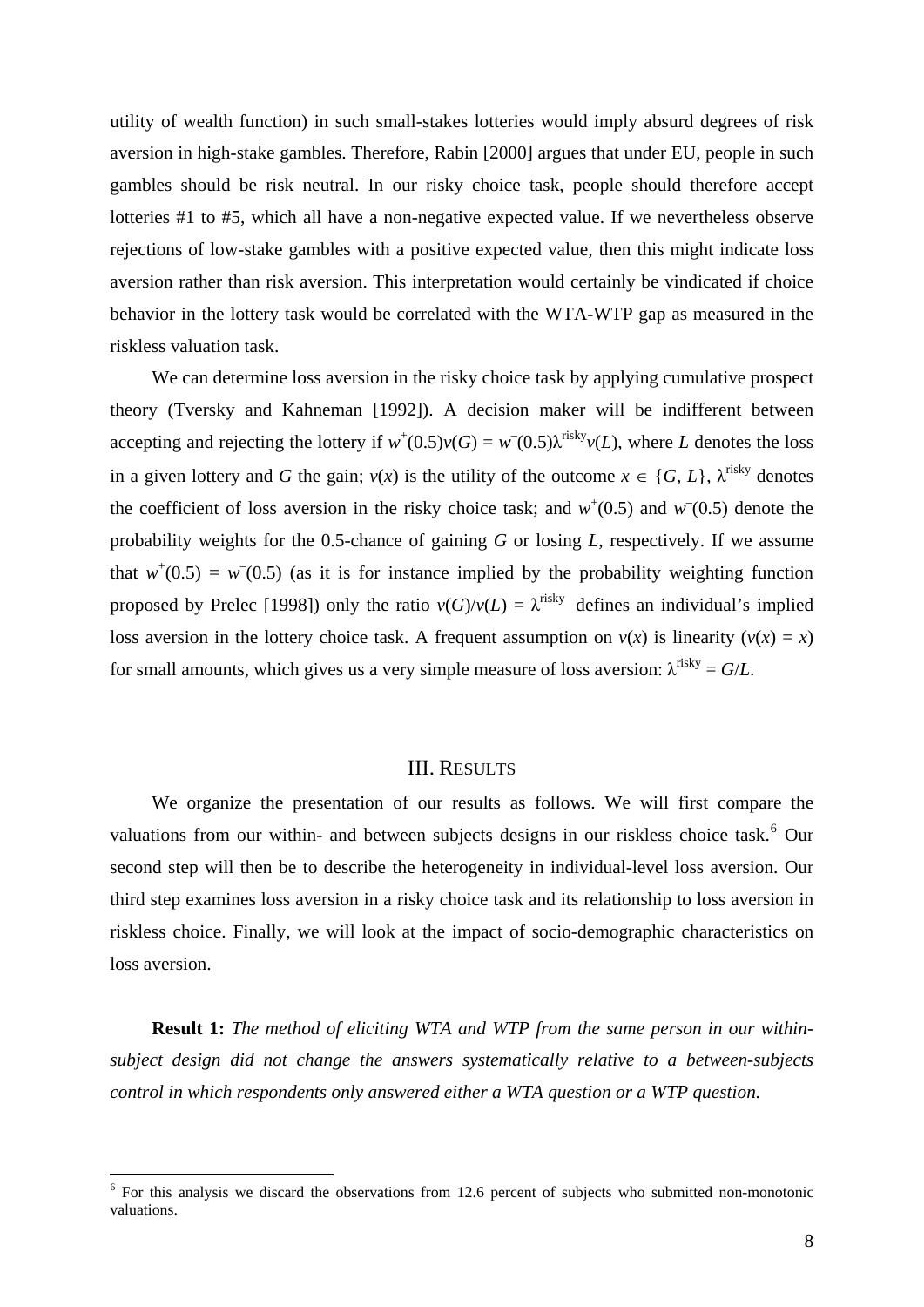**Support**: Figure II provides the main support for Result 1. It shows the cumulative frequency distributions of the elicited WTA and WTP measures. We distinguish whether the respective measure is elicited from the same person ("within-subject") or from another participant of the study ("between-subject").

### FIGURE II

Elicited values of WTA and WTP in the within- and between-subjects design



We find only small differences between the elicited values in study 1 and study 2. In the WTP valuation problems, the mean elicited WTP in the between-subjects mode of study 1 is  $\epsilon$ 2.64, whereas in the within-subject mode of study 2 it amounts to  $\epsilon$ 2.96. For WTA we find slightly higher values in the between-subjects mode than in the within-subjects mode  $(66.04)$ vs. €5.77). Yet, the differences are very small and not significant (Kolmogorov-Smirnov tests, p>0.63).

We next check for sequence effects in the within-subject design. We do this in two ways. First, we compare whether WTA and WTP depends on whether WTA (or WTP) came first or second (i.e., we compare  $WTA_{first} = WTA_{second}$ ; and  $WTP_{first} = WTP_{second}$ ). We find no significant sequence effect of our within-subject elicitation in neither WTA nor WTP (pvalues > 0.63, Kolmogorov-Smirnov tests). Second, we can compare the second stage measures, whether they be WTA or WTP to the same measure in our between-subjects study, where respondents only answered a single question. Kolmogorov-Smirnov tests do not find any differences. The WTA of the participants of our between-subjects study is not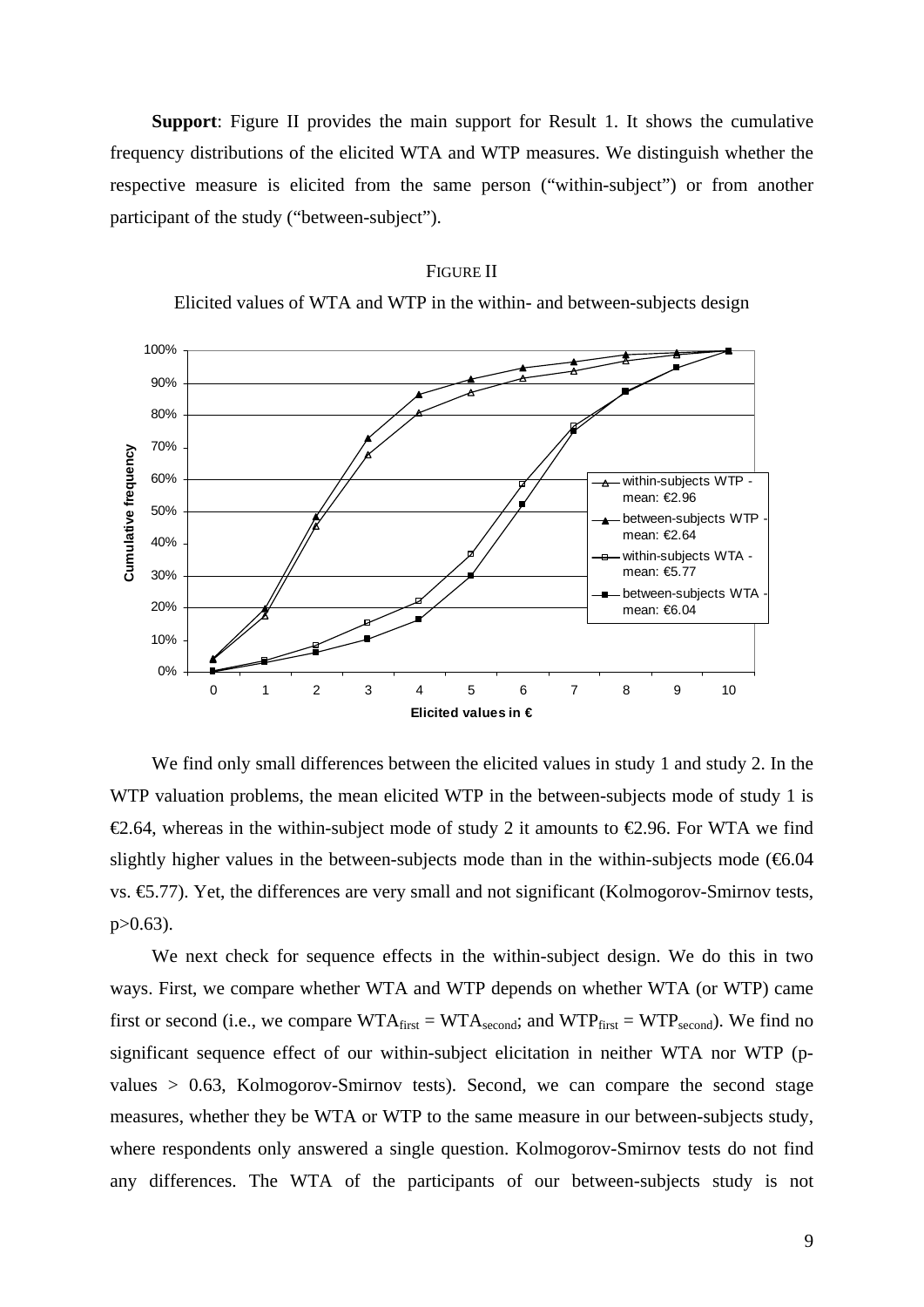significantly different from the potentially biased WTA of the participants of our withinsubjects study who answered WTA after WTP ( $p = 0.438$ ). A similar conclusion holds for WTP (p=0.372).

Our next result documents the often reported average WTA-WTP disparity.

**Result 2:** *There is a large difference between WTA and WTP. The ratio* (*mean WTA*/*mean WTP*)*between* = 2.29, and the ratio (*mean WTA*/*mean WTP*)*within* = 1.95.

**Support**: Figure II provides the main support for this result. In the between-subjects elicitation mode, the mean WTA is  $\epsilon$ 6.04 whereas the mean WTP value is  $\epsilon$ 2.64 (which implies a WTA/WTP-ratio of 2.29). The difference is highly significant according to both a two-sided t-test ( $p<0.001$ ) and a Kolmogorov-Smirnov test ( $p<0.0001$ ). In the within-subject elicitation mode, the mean WTA is  $\epsilon$ 5.77 and the mean WTP is  $\epsilon$ 2.96; thus, the aggregate WTA-WTP ratio is 1.95. The appropriate test now is a matched-pairs test, because the same person answered both valuation problems. According to the matched-pairs t-test, the difference between WTA and WTP is significant at all conventional levels  $(p<0.0001)$ ; the non-parametric Wilcoxon matched pairs test returns the same result ( $p<0.0001$ ).

Thus, on average the between-subjects mean WTA is 2.29 times higher than the mean WTP. The mean within-subject WTA is 1.95 times higher than the mean WTP. These results are in line with previous findings of studies which also elicited between-subject WTA's and WTP's (see Kahneman, Knetsch and Thaler [1990], Table 1). Kahneman et al. find WTA/WTP relations of 2.21 in their mug experiments (Table 2). Knetsch [1989] reports a WTA/WTP relation of 2.09. See Horowitz and McConnell [2002] and Sayman and Onculer [2005] for overviews. We conclude that our elicitation methods lead to results that are highly regular and consistent with previous findings.

Our next result concerns the individual-level differences in the WTA/WTP ratios of study 2. We will interpret an individual's WTA/WTP ratio as a measure of loss aversion. Since our valuation task did not involve any risk, we denote the WTA/WTP-ratio as  $\lambda^{\text{riskless}}$  to distinguish it from a risky measure of loss aversion introduced above. If an individual is not loss averse, then his or her WTA should equal his or her WTP, that is, WTA/WTP  $\equiv \lambda^{\text{riskless}} =$ 1. For a loss-averse individual it holds that WTA > WTP, that is,  $\lambda^{\text{riskless}} > 1$ , for WTP > 0. Out of the 323 respondents with monotonic evaluations, 310 individuals (that is 96 percent) report a  $WTP > 0$ .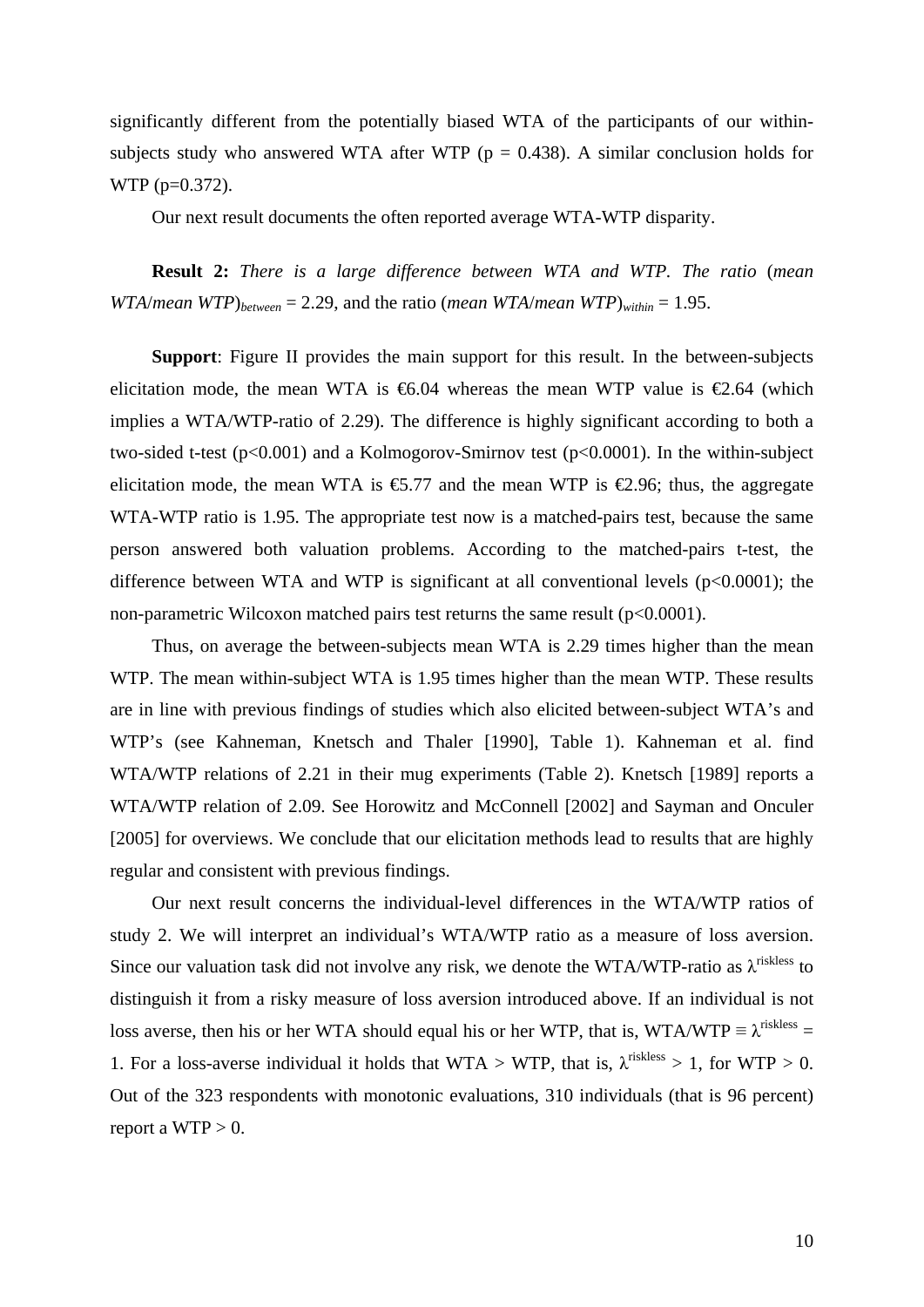**Result 3:** *Eighty-eight percent of individuals display loss aversion in the sense of* λ<sup>riskless</sup>  $\equiv$  *WTA/WTP* > 1*. The mean*  $\lambda$ <sup>riskless</sup> is 2.62 and the median  $\lambda$ <sup>riskless</sup> is 2.0*. The interquartile range is* [1.33, 3]. *The standard deviation is*  $2.28.^{7,8}$  $2.28.^{7,8}$  $2.28.^{7,8}$  $2.28.^{7,8}$  $2.28.^{7,8}$ 

**Support:** We find that less than five percent of our subjects report  $\lambda^{\text{riskless}} < 1$ , that is, these people report WTA < WTP. For 7.1 percent  $\lambda^{riskless} = 1$ , as would be predicted by the standard economic argument that the elicitation method should not matter for the elicitation of reservation prices (neglecting income effects). For 88 percent of our respondents it holds that  $\lambda^{riskless} > 1$ , that is, these individuals show some degree of loss aversion. Ten percent of them are very strongly loss averse in the sense that their  $\lambda^{riskless} > 4$ ; the highest  $\lambda^{riskless}$  is 17.<sup>[9](#page-12-2)</sup> Figure III depicts the distribution (kernel density) of individual  $\lambda^{riskless}$ .

### FIGURE III





Our third step is to look at loss aversion in risky choices. Table I records the results. As for  $\lambda$ <sup>riskless</sup> we only consider monotonic acceptance decisions (91 percent of subjects display monotonicity).

The 99-percent confidence interval (bootstrapped standard errors, 1000 replications) is [2.29, 2.96].

<span id="page-12-1"></span><span id="page-12-0"></span><sup>&</sup>lt;sup>8</sup> This analysis neglects diminishing sensitivity as assumed in prospect theory. When we incorporate diminishing sensitivity and assume a power utility function  $v(x) = x^{\alpha}$ ,  $\alpha < 1$ , the observed mean individual  $\lambda^{\text{riskless}}$  is reduced. If we use the  $\alpha$ = .88 estimate by Tversky and Kahneman [1992]), the mean individual  $\lambda^{riskless}$  = 2.33. More recent estimates, e.g., by Booij and Van de Kuilen [2006] who have data from a large representative subject pool, suggest values of α between 0.9 and 0.94. In the latter case  $λ$ <sup>riskless</sup> = 2.47. For simplicity we have also assumed that WTP (WTA) is the maximal (minimal) price at which someone switches from buying (selling) to not trading. If we relax this assumption and assume that WTP (WTA) is the midpoint between the highest price at which somebody is prepared to buy (sell) and the next highest (lowest) price at which he or she is not prepared to buy (sell) then the mean individual  $\lambda$ <sup>riskless</sup> is 2.51 (2.25 under  $\alpha = .88$ ).

<span id="page-12-2"></span> $9$  If we only classify those individuals as loss averse whose WTA differs by more than 20 (50) percentage points from their WTP, we find that 80.7 (67.1) percent of the respondents are loss averse.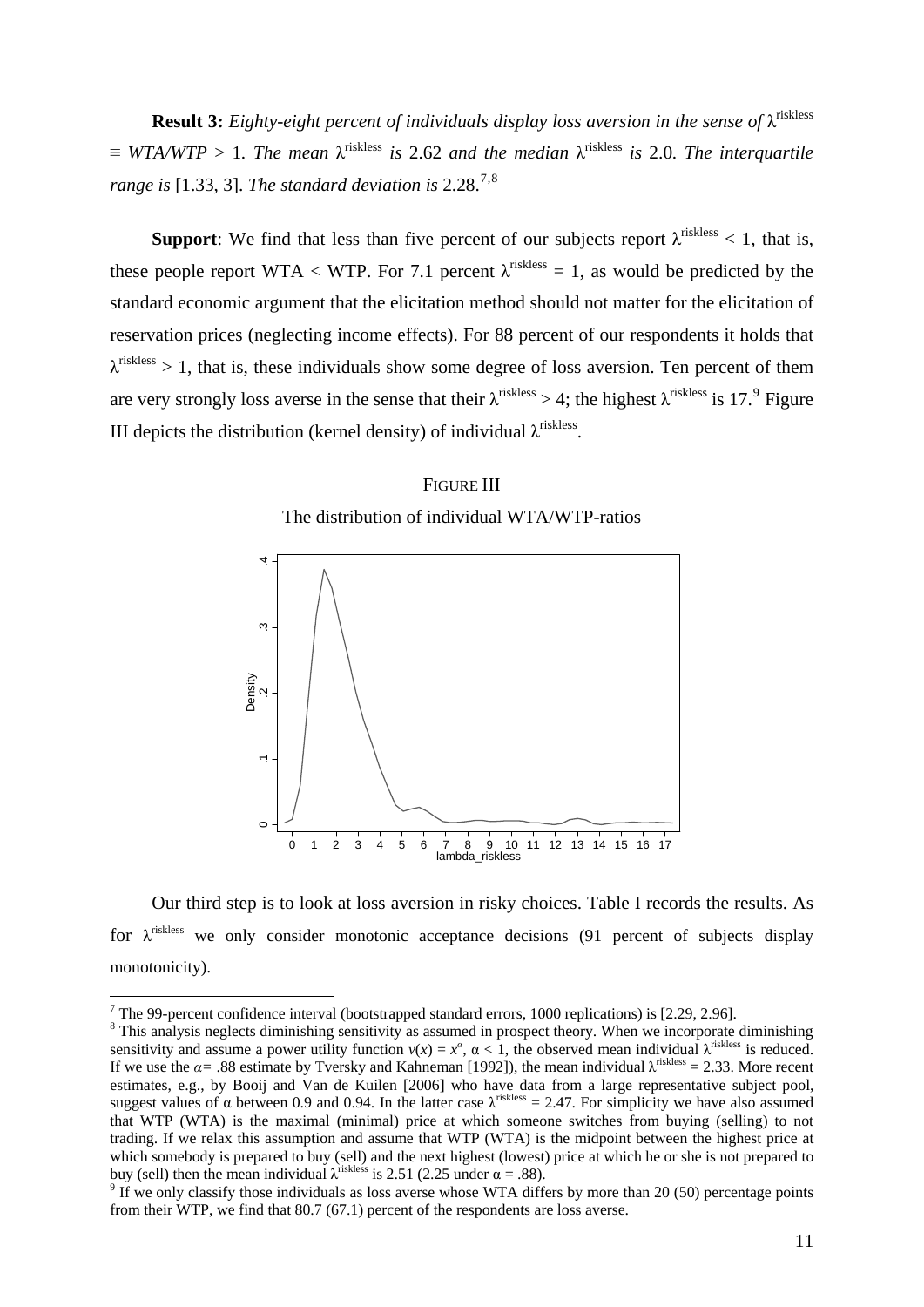| Acceptance behavior (lottery choice category):           | Percent | Implied<br>acceptable<br><i>loss</i> | Implied<br>$\lambda$ <sup>risky</sup> if<br>$v(x) = x$ |
|----------------------------------------------------------|---------|--------------------------------------|--------------------------------------------------------|
| 7) Reject all lotteries                                  | 1.84    | $\xi \ll 2$                          | >3                                                     |
| 6) Accept lottery #1, reject lotteries #2 to #6          | 9.51    | €2                                   | 3                                                      |
| 5) Accept lotteries #1 and #2, reject lotteries #3 to #6 | 15.95   | €3                                   | $\mathfrak{D}$                                         |
| 4) Accept lotteries #1 to #3, reject lotteries #4 to #6  | 25.77   | €4                                   | 1.5                                                    |
| 3) Accept lotteries #1 to #4, reject lotteries #5 to #6  | 17.79   | €5                                   | 1.2                                                    |
| 2) Accept lotteries #1 to #5, reject lotteries #6        | 12.58   | €6                                   |                                                        |
| 1) Accept all lotteries                                  | 16.56   | €>7                                  | $\leq 0.87$                                            |

Acceptance rates of the different lotteries in the lottery choice task and implied  $\lambda^{\text{risky}}$ 

TABLE I

According to Table I, 12.58 percent behaved like risk-neutral decision makers because they accepted all lotteries with a non-negative expected value and only rejected lottery #6, which has a negative expected value. Hence, their implied  $\lambda^{risky} = 1$ . Slightly more than sixteen percent of our respondents also accepted lottery #6, which has a negative expected value, i.e., their  $\lambda^{\text{risky}} < 0.87$ . Most participants rejected gambles with a positive expected value. Specifically, 70.86 percent of our respondents rejected at least lottery #5 or already some lottery #1 to #4. A few respondents (1.84 percent) rejected all six lotteries; for these people  $\lambda^{\text{risky}} > 3$ . The median respondent's cutoff lottery was #4: he or she accepted lotteries #1 to #4 and rejected lotteries #5 and #6, which implies  $\lambda^{\text{risky}} = 1.2$ .

This observation does not address the concordance of the two measures of loss aversion. If the measures were correlated, then they would mutually reinforce the interpretation that each respective measure of loss aversion provides convergent evidence. Result 4 summarizes the main result of our paper.

**Result 4:** *The measures of loss aversion in the valuation task*, λriskless, *and in the lottery choice task,* λ<sup>risky</sup>, *are highly significantly and strongly positively correlated.* 

**Support:** Figure IV illustrates Result 4. On the *x*-axis this figure shows the  $\lambda^{risky}$ measure. On the *y*-axis we depict the mean  $\lambda$ <sup>riskless</sup> from study 2. We indicate the mean of  $\lambda$ <sup>riskless</sup> and the 99-percent confidence bounds (bootstrapped standard errors, 1000 replications). The size of symbols is proportional to the number of underlying observations (see Table I for details).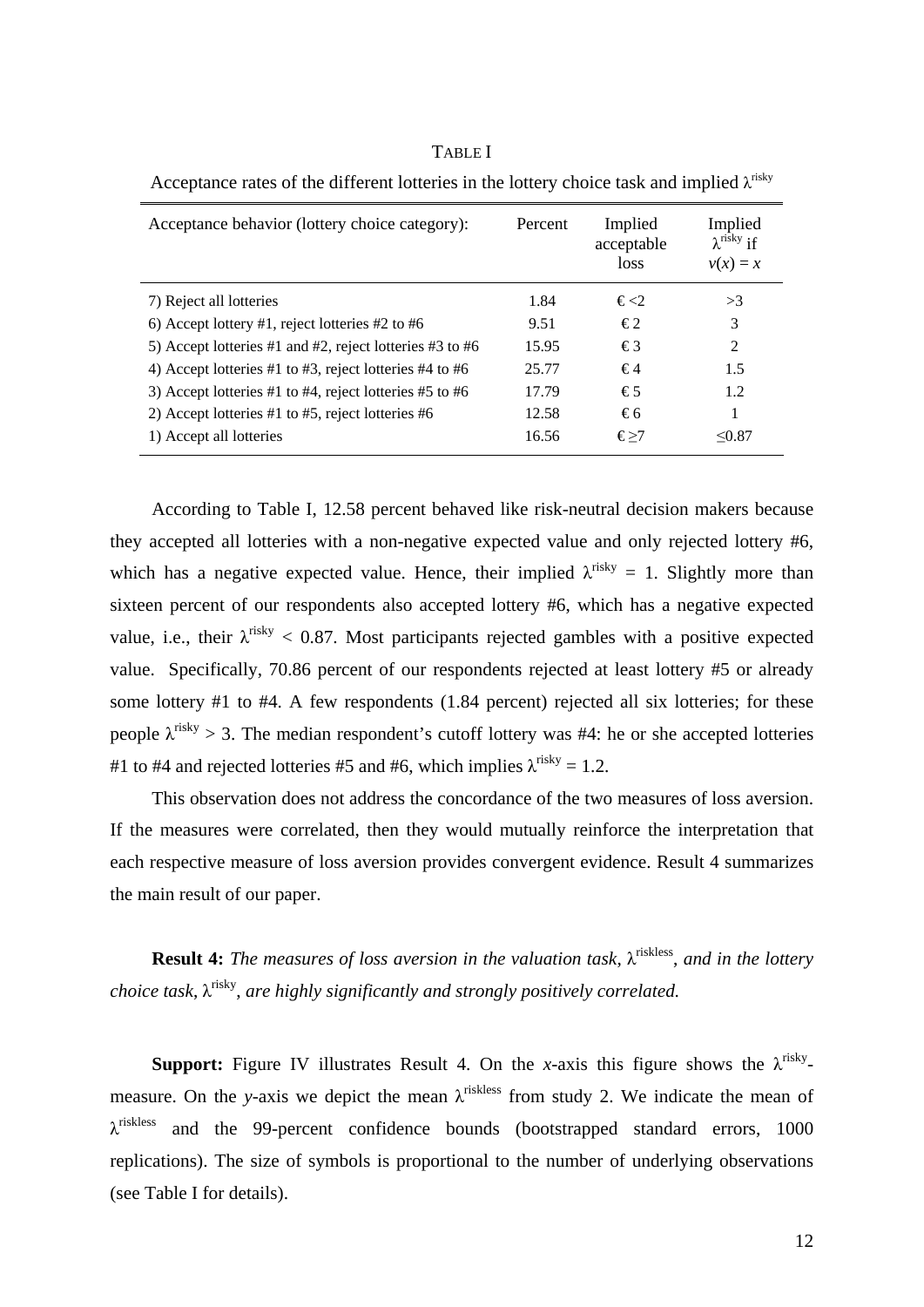Figure IV shows that  $\lambda^{\text{riskless}}$  and  $\lambda^{\text{risky}}$  are clearly positively correlated. For instance, individuals who have an average  $\lambda^{\text{risky}} < 0.87$  have a  $\lambda^{\text{riskless}} = 1.34$  on average. Individuals who have a  $\lambda^{\text{risky}} = 2$  have an average  $\lambda^{\text{riskless}} = 3.03$ . A Spearman rank order correlation between the two measures confirms the relationship observed in Figure IV (Spearman's  $\rho =$ 0.635; p<0.0001; n=281). This also holds if we exclude the 'outlier'  $\lambda^{\text{riskless}} = 6.21$  for people with a  $\lambda$ <sup>risky</sup> > 3.

### FIGURE IV





To our knowledge, this is the first evidence that loss aversion in riskless choice and loss aversion in risky choices are positively correlated at the individual level. Three remarks are in order in interpreting this result. First, if the often noted WTA-WTP disparity were largely due to subject misconception of the task (Plott and Zeiler [2005]) then there would be no reason why  $\lambda^{\text{riskless}}$  and  $\lambda^{\text{risky}}$  are positively correlated. Second, in our view, the positive correlation reinforces the interpretation that our lottery choice task measures loss aversion, because otherwise there would be no reason why  $\lambda^{\text{riskless}}$  and  $\lambda^{\text{risky}}$  are positively correlated. Likewise, if we assume that the lottery choice task reveals loss aversion, then the fact that  $\lambda^{\text{riskless}}$  and  $\lambda$ <sup>risky</sup> are positively correlated reinforces the interpretation that the endowment effect is due to loss aversion. Third, as Figure IV reveals,  $\lambda^{riskless}$  and  $\lambda^{risky}$  are not the same, however.  $\lambda^{riskless}$ exceeds  $\lambda^{risky}$  for all levels of  $\lambda^{risky}$ . If  $\lambda^{risk\text{less}}$  would be identical to  $\lambda^{risky}$  then  $\lambda^{risk\text{less}}$  would be on the diagonal, which is clearly not the case;  $\lambda^{risky}$  is highly significantly lower than  $\lambda^{riskless}$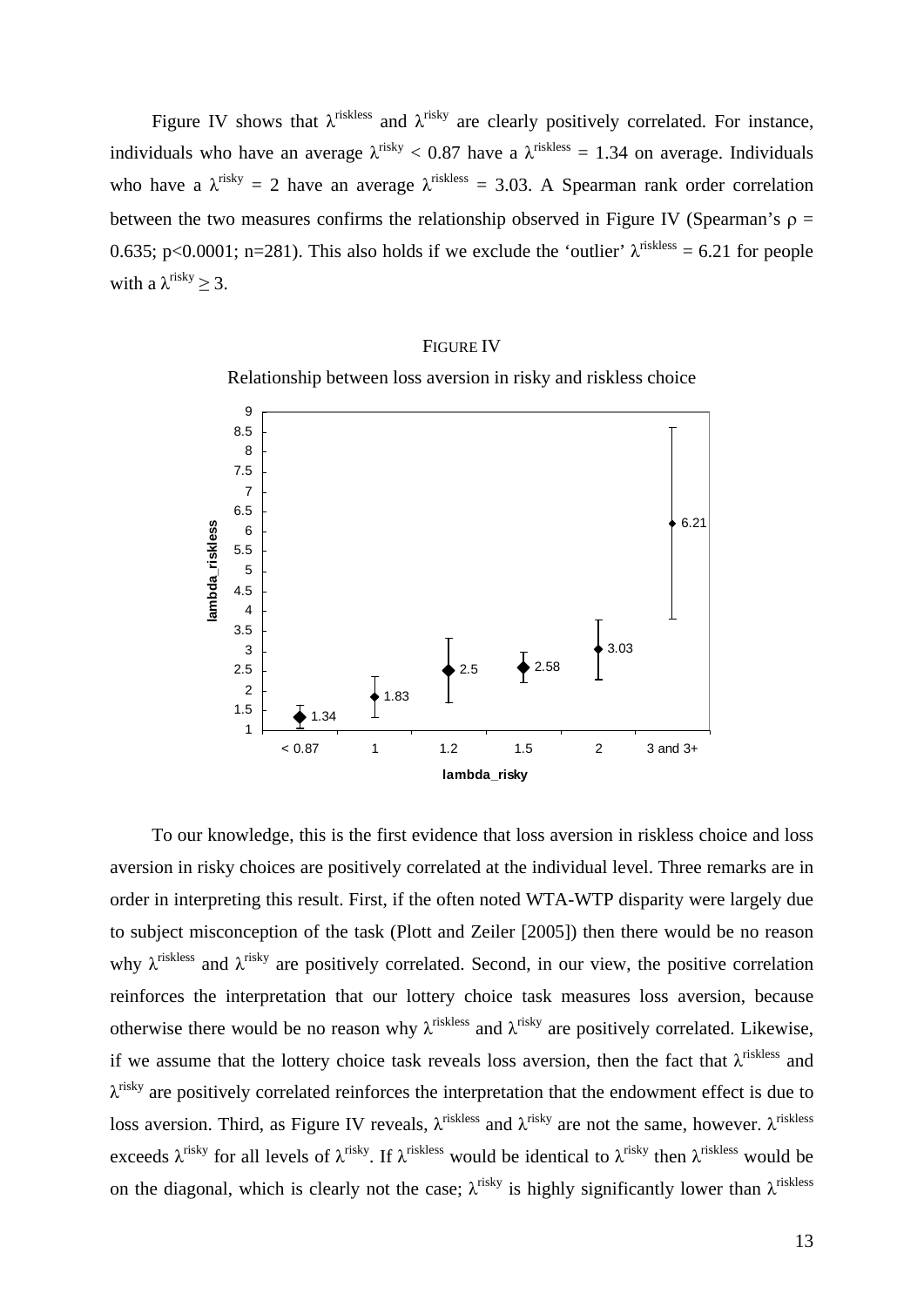(Wilcoxon matched pairs test,  $z=11.1$ ,  $p<0.0001$ ). Why this is the case is a task left for future research. One possibility is that  $\lambda^{\text{risky}}$  which involves choices, measures only loss aversion for money. Because it uses a tradeoff,  $\lambda$ <sup>riskless</sup> reflects loss aversion for both money and the model car. Finally, notice also that the fact that  $\lambda$ <sup>riskless</sup> and  $\lambda$ <sup>risky</sup> are correlated does *not* depend on whether one believes in the exact value of  $\lambda^{\text{riskless}}$  or  $\lambda^{\text{risky}}$  as we have determined them above as measures of loss aversion (based on assumptions derived from prospect theory). The correlation simply confirms that a subject's WTA/WTP-ratio and his or her acceptance behaviour in the lottery choice task are highly significantly related. Since there are strong *a priori* arguments why these measures reflect loss aversion, we interpret the positive correlation between riskless and risky choices as convergent evidence for loss aversion.<sup>[10](#page-15-0)</sup>

The final step in our analysis concerns the impact of socio-demographic factors on loss aversion. Since we have very detailed data about our respondents, we can also look at the relation between socio-economic characteristics and loss aversion as measured by the valuation task and the lottery choice task. Since our subject pool is only representative of one group of customers but not for the population at large we see this analysis mainly as a robustness check whether the socio-demographic background of our subjects affect the two measures of loss aversion similarly.<sup>[11](#page-15-1)</sup>

Figure V gives a first impression of the link between socio-economic variables and loss aversion by plotting the bi-variate relationships between the mean WTA/WTP ratio as a measure of riskless loss aversion and the mean lottery choice category (see Table I) as an indicator of loss aversion in risky choices. For both variables higher values indicate more loss aversion. We look at six economically interesting variables: gender (panel A), age (panel B), household income (panel C), household wealth (panel D), education (panel E) and occupation

<span id="page-15-0"></span> $10$  In our analysis we have assumed linear value functions (no diminishing sensitivity) and no probability weighting. Although these assumptions do not matter for our main conclusion that the WTA/WTP-ratio and the lottery choices are correlated, one might be interested in how different assumptions on diminishing sensitivity and probability weighting affect the implied  $\lambda$ 's. For instance, if one assumes  $v(x) = x^{\alpha}$ , with  $\alpha = .88$  the implied  $\lambda$ 's in Table I change to > 2.68, 2.68, 1.84, 1.42, 1.17, 1, and  $\leq 0.87$  (from top to bottom). Recall that more recent estimates from a representative subject pool suggest that  $\alpha$  is between 0.9 and 0.94 (Booij and Van de Kuilen [2006]). In this case the implied  $\lambda$ 's are higher. See Schmidt, Starmer and Sugden [2005], and Abdellaoui, Bleichrodt and Paraschiv [in print] for further discussions of plausible  $\alpha$  values. If, in addition, one believes that  $w^+(0.5) \neq w^-(0.5)$ ,  $v(G)/v(L)$  would need to be multiplied by  $w^+(0.5)/w^-(0.5)$ . See Bleichrodt and Pinto [2000], Table 1 for parameter estimates. For instance, for the weighting function proposed by Tversky and Kahneman [1992], estimated parameters imply that  $w^+(0.5) = 0.42$  and  $w^-(0.5) = 0.45$ , so  $w^+(0.5)/w^-(0.5) = 0.933$ . This value is very close to unity, which suggests that probability weighting is most likely unimportant in our lottery choice task with its 50-50 chance of losing or winning. By implication, lottery choices in our experiment reflect loss aversion, not probability weighting. Furthermore, if one believes that the midpoint between accepting and rejecting a lottery is more appropriate to determine the acceptable loss, one loses the observations for acceptance cases 1) and 7) since the midpoint cannot be determined unambiguously. Under  $\alpha = .88$  the remaining values change to 2.4, 1.71, 1.33, 1.09 and 0.92.

<span id="page-15-1"></span><sup>&</sup>lt;sup>11</sup> Booij and Van de Kuilen [2006] report experiments with a representative sample from the Dutch population. The gender and education effects we report below are consistent with their findings.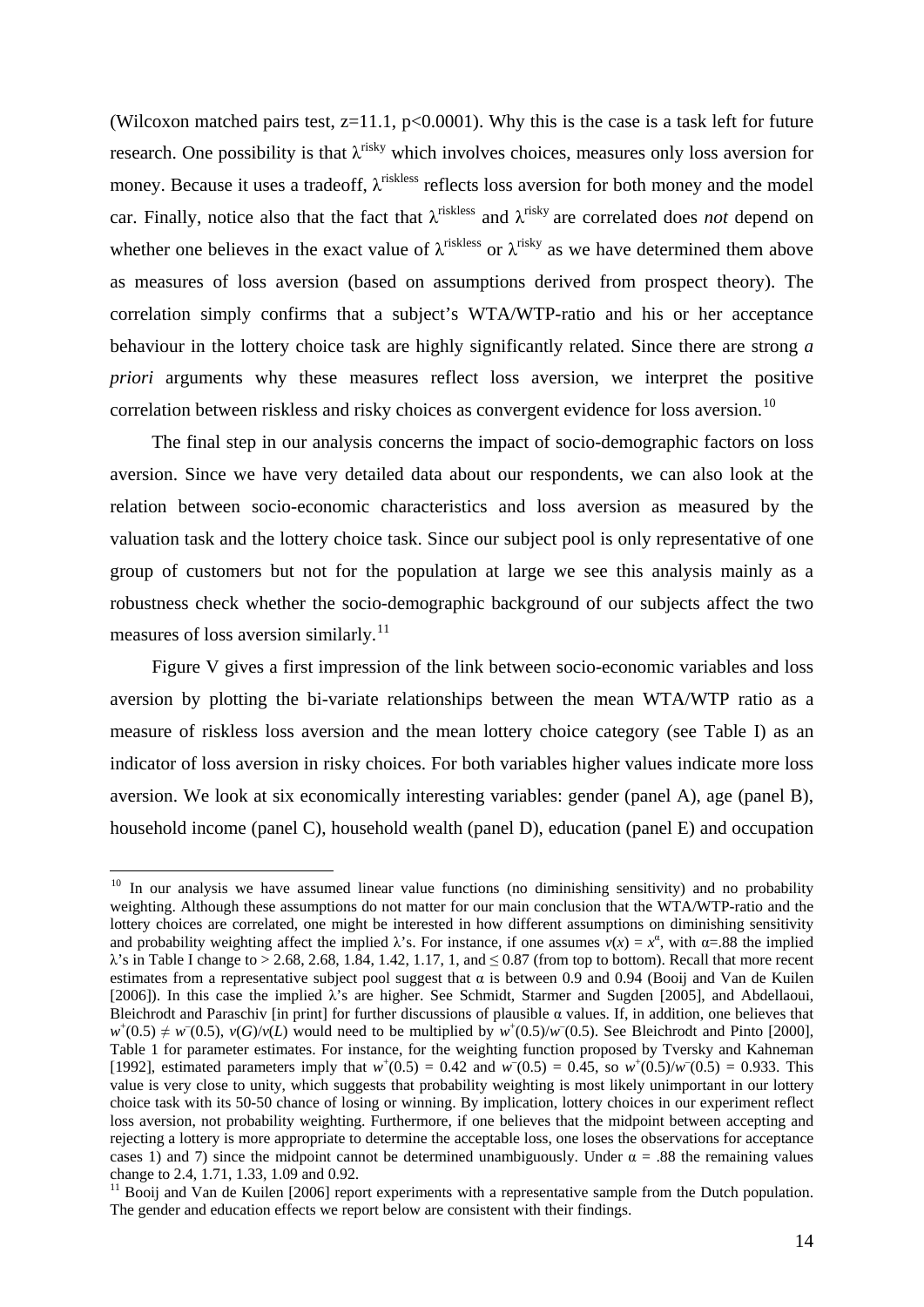(panel F). We also indicate in Figure V the fraction of participants who fall in a particular socio-demographic category.



### FIGURE V

Bi-variate relation between socio-economic variables and indicators of loss aversion

Notes: 1) Lottery choice category:  $1 = no$  loss aversion,  $7 = high$  loss aversion. See Table I for a description. 2) Percentages indicate the fraction of participants in a particular socio-economic category.

Figure V reveals several striking observations. First, the qualitative patterns of both measures of loss aversion are very similar in all six panels. Second, we find a small but significant gender gap in both measures (panel A). According to both measures, females are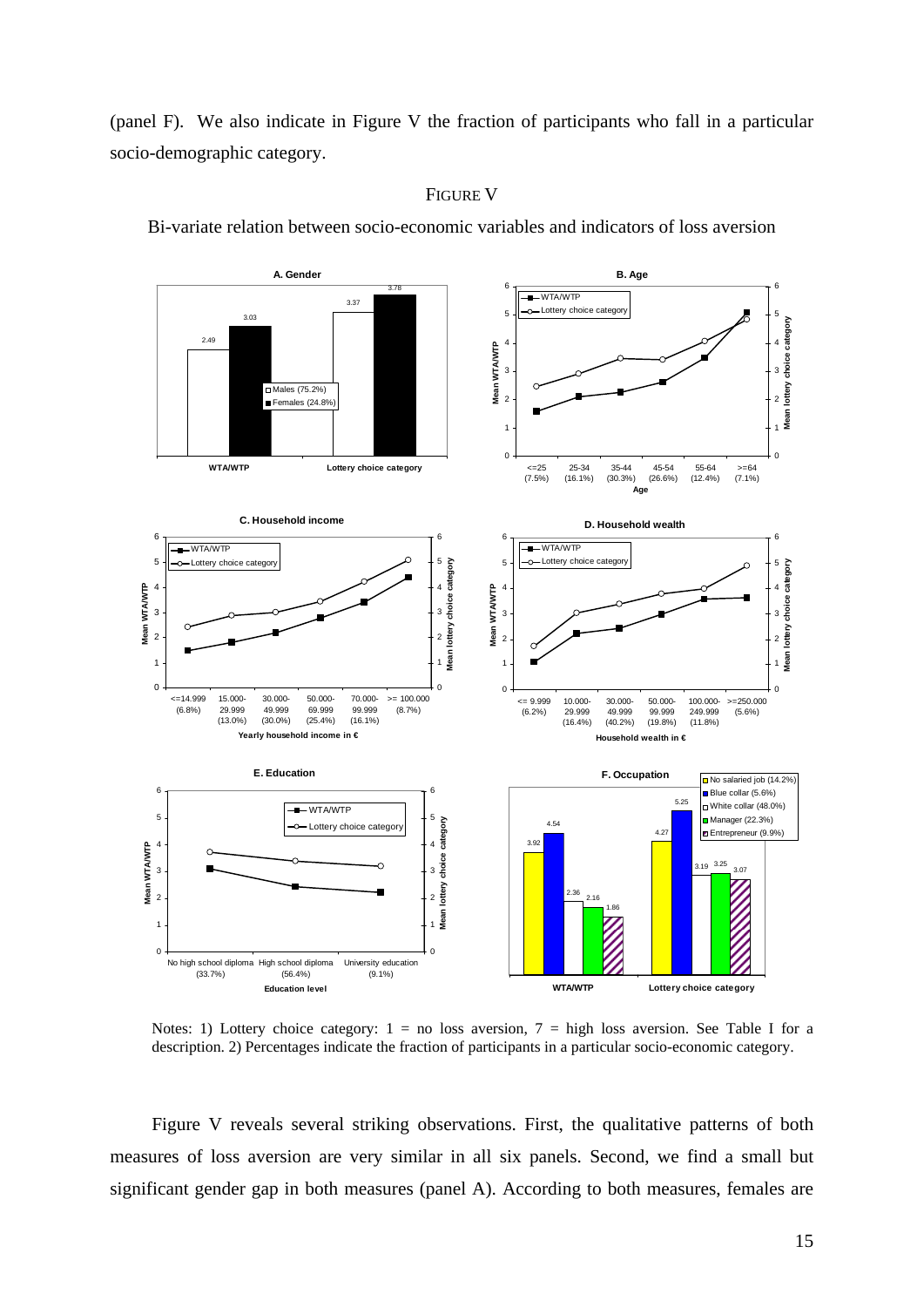on average more loss averse than males. This gender gap is supported by two-sided Mann-Whitney tests, which return  $p<0.05$  for both measures. Third, as panel B shows, the older people are the more loss averse they are both in their riskless and in their risky choices (Spearman rank order correlations,  $p<0.05$ ). Fourth, the higher the household income is, the higher is loss aversion (panel C). A similar conclusion holds for wealth (panel D).<sup>[12](#page-17-0)</sup> Higher education seems to decrease loss aversion (panel E) in both measures (Spearman rank order correlations, p<0.05) but does not eliminate it. Finally, different occupational groups have different degrees of loss aversion (Kruskal-Wallis tests, p<0.0001 for both measures).

Of course, bi-variate correlations can be misleading. Therefore, it is necessary to conduct a multiple regression analysis that controls for all available variables. The next result records our result.

**Result 5:** *The socio-demographic variables affect both measures of loss aversion similarly. We find no gender effect. Loss aversion increases in age. Higher education decreases loss aversion. Household income and wealth are positively correlated with loss aversion.* 

**Support:** We run regressions for both measures of loss aversion. We document the results in Table II. We start with the WTA/WTP measure. We estimated three models, using OLS and calculating robust standard errors. In model (1) we only included a dummy for females and age dummies (taking the youngest group (age  $\leq$  34) as the reference group. We find that females are more loss averse than males but the difference is not significant (in contrast to the bi-variate analysis). Moreover, the older respondents are the more loss averse they get. The age effect is highly significant, in particular for people older than 55 years. These strong age effects are interesting, both because they may affect financial decisionmaking across the lifespan (Agarwal, Driscoll, Gabaix and Laibson [2007]) and because they may be related to well-documented decreases in memory performance (Salthouse [2004]). Weber and Johnson [2006] have speculated that such deficits may increase loss aversion in older adults. Of course our analysis cannot separate these age effects from cohort effects.

Model (2) adds dummies for education and income.<sup>[13](#page-17-1)</sup> We find that higher education reduces loss aversion.<sup>[14](#page-17-2)</sup> Quite surprisingly, higher income is positively correlated with loss

<span id="page-17-0"></span><sup>&</sup>lt;sup>12</sup> The Spearman rank order correlations are significantly positive at  $p<0.0001$  for all four bi-variate correlations of income, wealth and WTA/WTP and lottery choice categories.

<span id="page-17-2"></span>

<span id="page-17-1"></span><sup>&</sup>lt;sup>13</sup> Income and education are positively correlated, but the correlation is surprisingly weak ( $\rho$ =0.225).<br><sup>14</sup> At first sight, the result that older people are more loss averse stands in contrast to Kovalchik, Camerer, Grether, Plott and Allman [2005] who do not find loss aversion in their subject pool of old people (age  $> 70$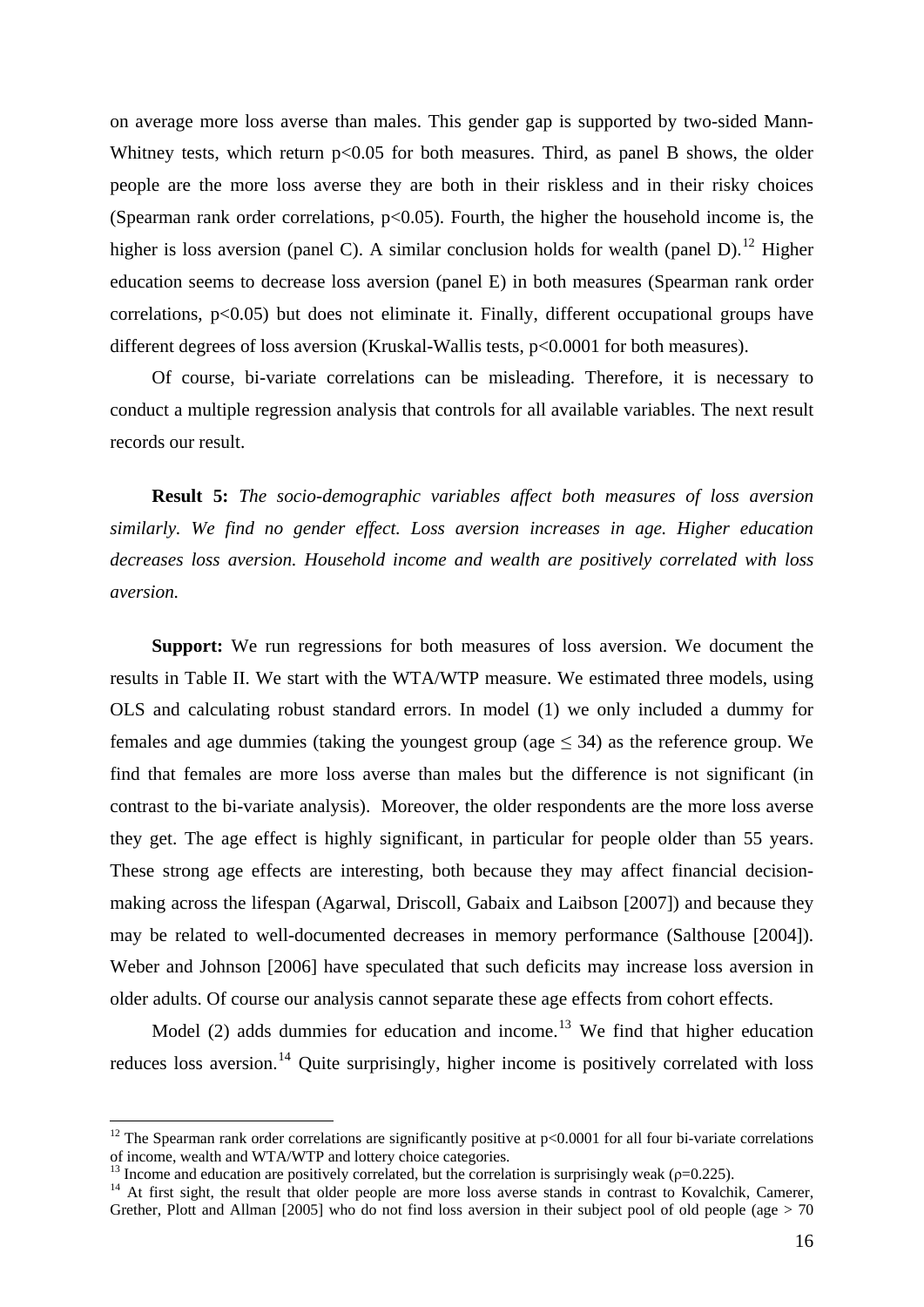aversion. Regression (3) includes wealth instead of income.<sup>[15](#page-18-0)</sup> It turns out that higher wealth and loss aversion are highly significantly positively correlated.

| Dependent variable       |               | $WTA_i/WTP_i$ |               |               | Lottery choice category |               |
|--------------------------|---------------|---------------|---------------|---------------|-------------------------|---------------|
| Method                   |               | <b>OLS</b>    |               |               | ordered probit          |               |
|                          | (1)           | (2)           | (3)           | (4)           | (5)                     | (6)           |
| Female                   | 0.267         | 0.070         | 0.297         | 0.171         | 0.075                   | 0.168         |
|                          | (0.286)       | (0.274)       | (0.271)       | (0.127)       | (0.128)                 | (0.131)       |
| Age $35 - 54$            | 0.492         | 0.123         | 0.455         | 0.451         | 0.235                   | 0.392         |
|                          | $(0.212)$ **  | (0.251)       | $(0.209)$ **  | $(0.169)$ *** | (0.195)                 | $(0.182)$ **  |
| Age $55+$                | 2.074         | 1.467         | 1.925         | 0.999         | 0.553                   | 0.830         |
|                          | $(0.511)$ *** | $(0.471)$ *** | $(0.493)$ *** | $(0.193)$ *** | $(0.209)$ ***           | $(0.204)$ *** |
| High school degree       |               | $-1.045$      | $-0.893$      |               | $-0.405$                | $-0.303$      |
|                          |               | $(0.325)$ *** | $(0.320)$ *** |               | $(0.133)$ ***           | $(0.126)$ **  |
| University degree        |               | $-1.589$      | $-1.249$      |               | $-0.797$                | $-0.550$      |
|                          |               | $(0.409)$ *** | $(0.386)$ *** |               | $(0.229)$ ***           | $(0.212)$ *** |
| Income Euro $30k - 70k$  |               | 0.792         |               |               | 0.320                   |               |
|                          |               | $(0.245)$ *** |               |               | (0.216)                 |               |
| Income Euro 70k+         |               | 1.845         |               |               | 1.216                   |               |
|                          |               | $(0.364)$ *** |               |               | $(0.240)$ ***           |               |
| Wealth Euro $30k - 100k$ |               |               | 0.483         |               |                         | 0.449         |
|                          |               |               | $(0.229)$ **  |               |                         | $(0.175)$ **  |
| Wealth Euro 100k+        |               |               | 1.084         |               |                         | 0.875         |
|                          |               |               | $(0.447)$ **  |               |                         | $(0.235)$ *** |
| Constant                 | 1.865         | 2.092         | 2.055         |               |                         |               |
|                          | $(0.193)$ *** | $(0.235)$ *** | $(0.277)$ *** |               |                         |               |
| Observations             | 310           | 310           | 310           | 326           | 326                     | 326           |
| R-squared                | 0.11          | 0.20          | 0.17          |               |                         |               |

TABLE II

Socio-economic characteristics and measures of loss aversion

Robust standard errors in parentheses; \* significant at 10%; \*\* significant at 5%; \*\*\* significant at 1%

Models (4) to (6) replicate the analysis for our risky choice task using ordered probit estimation. We regress the lottery choice categories (see Table I) on the same set of explanatory variables as in models (1) to (3). We get very similar results, qualitatively. The only difference arises in model (5) where the middle income category is not significant for the lottery choice tasks, whereas it is highly significant in the riskless task.

We see the fact that the socio-economic variables affect the WTA/WTP-ratio and the lottery choice category in a qualitatively very similar way as further evidence that both measures reflect a similar underlying psychology – loss aversion. There are strong theoretical arguments why loss aversion underlies the endowment effect and decisions in the lottery choice task. Our dual finding that the WTA/WTP-ratios and the lottery choices are highly

years). However, Kovalchik et al note that their old subjects are highly educated relative to their age group. Thus, since education reduces loss aversion, our results might be consistent with those of Kovalchik et al.

<span id="page-18-0"></span><sup>&</sup>lt;sup>15</sup> Not surprisingly, income and wealth are highly significantly, and quite strongly, correlated ( $\rho$ =0.475).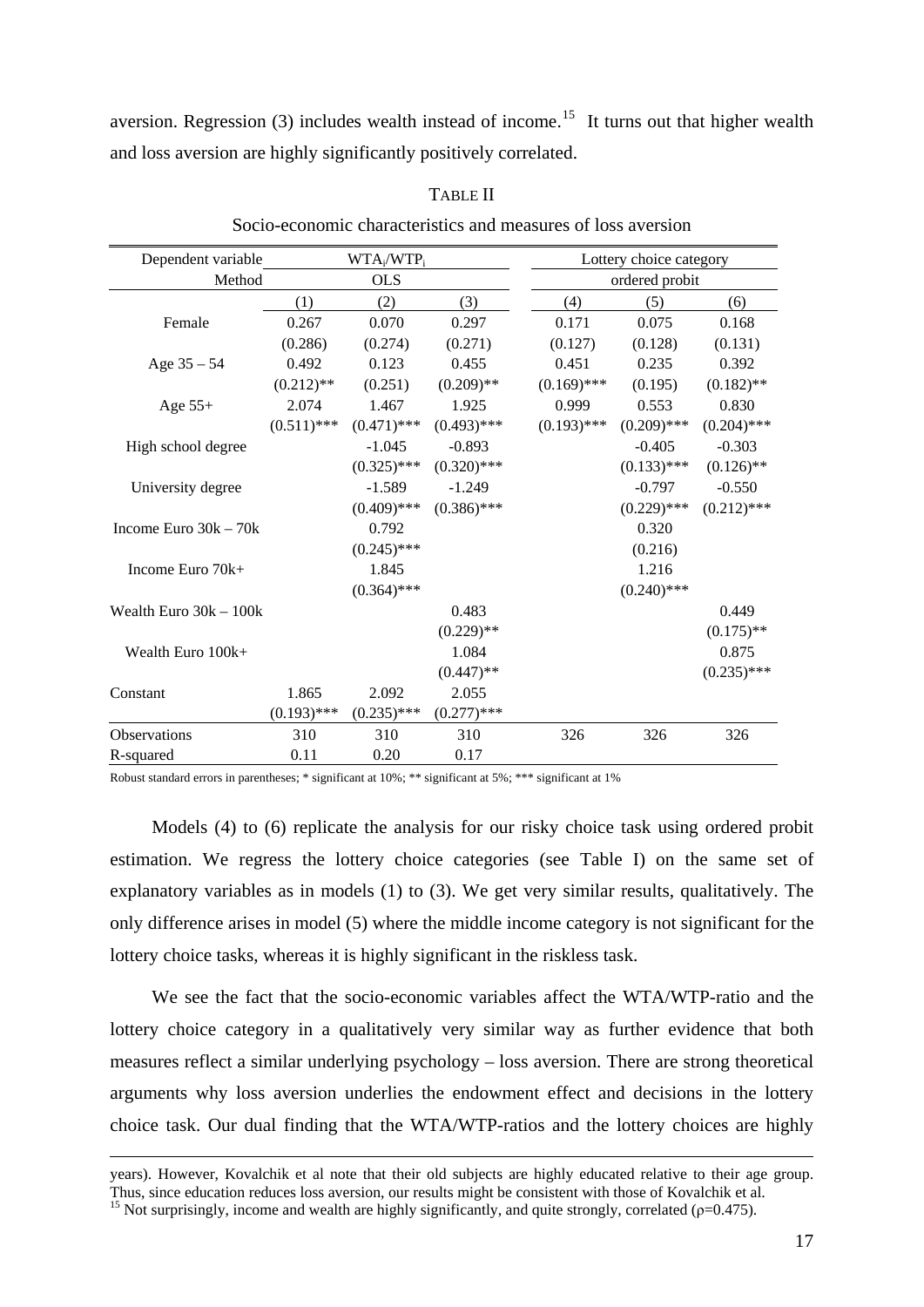significantly correlated and that the socio-demographic variables affect both measures qualitatively very similarly corroborate the interpretation of observed behavior in terms of loss aversion.

As mentioned, we see our analysis mainly as a robustness check, since our subject pool is not representative for the population at large (although it is quite varied according to many socio-demographic dimensions). However, the fact that the socio-demographic variables affect choices in a very systematic way suggests that it is worthwhile to study loss aversion in a more representative sample (see for instance Dohmen, Falk, Huffman, Sunde, Schupp and Wagner [2005] for an investigation of risk attitudes and Booij and Van de Kuilen [2006] for an investigation of prospect theory).

### IV. DISCUSSION AND CONCLUSIONS

In this paper we investigated loss aversion in riskless and risky choices and showed that loss aversion underlies both the riskless and the risky choices. People who are loss averse in the riskless valuation task (by showing a WTA/WTP-ratio >1) are also loss averse in the risky choice task because they reject 50-50 gambles with positive expected payoffs. We see this finding – which comes from a large non-student sample – as the main contribution of this paper.

Our results emphasize that the degree loss aversion can vary across situations and participants of different levels of experience. A natural question is what causes this variation. One possibility, raised by recent research by Plott and Zeiler [2005] is that respondents may have different degrees of misunderstanding across situations and tasks. However, two aspects of our results suggest that simple misunderstanding is not, by itself responsible for all this variation.

First, these two measures are very different. The choice between gambles involves risk, and a single choice between the status quo and several options. The WTA and WTP task involves two valuations of the same single object, each from a different perspective. Despite these differences, they show a high degree of agreement. It is difficult to see what could be the common element of the two methods that is misunderstood. A misunderstanding of strategic considerations, for example, might play a role in the valuation question, but it is less apparent how it would produce similar results in the choice among gambles.

Second, the effect of demographics is very similar for these two measures. It seems difficult to reconcile this pattern occurring solely as a result of miscomprehension. We think a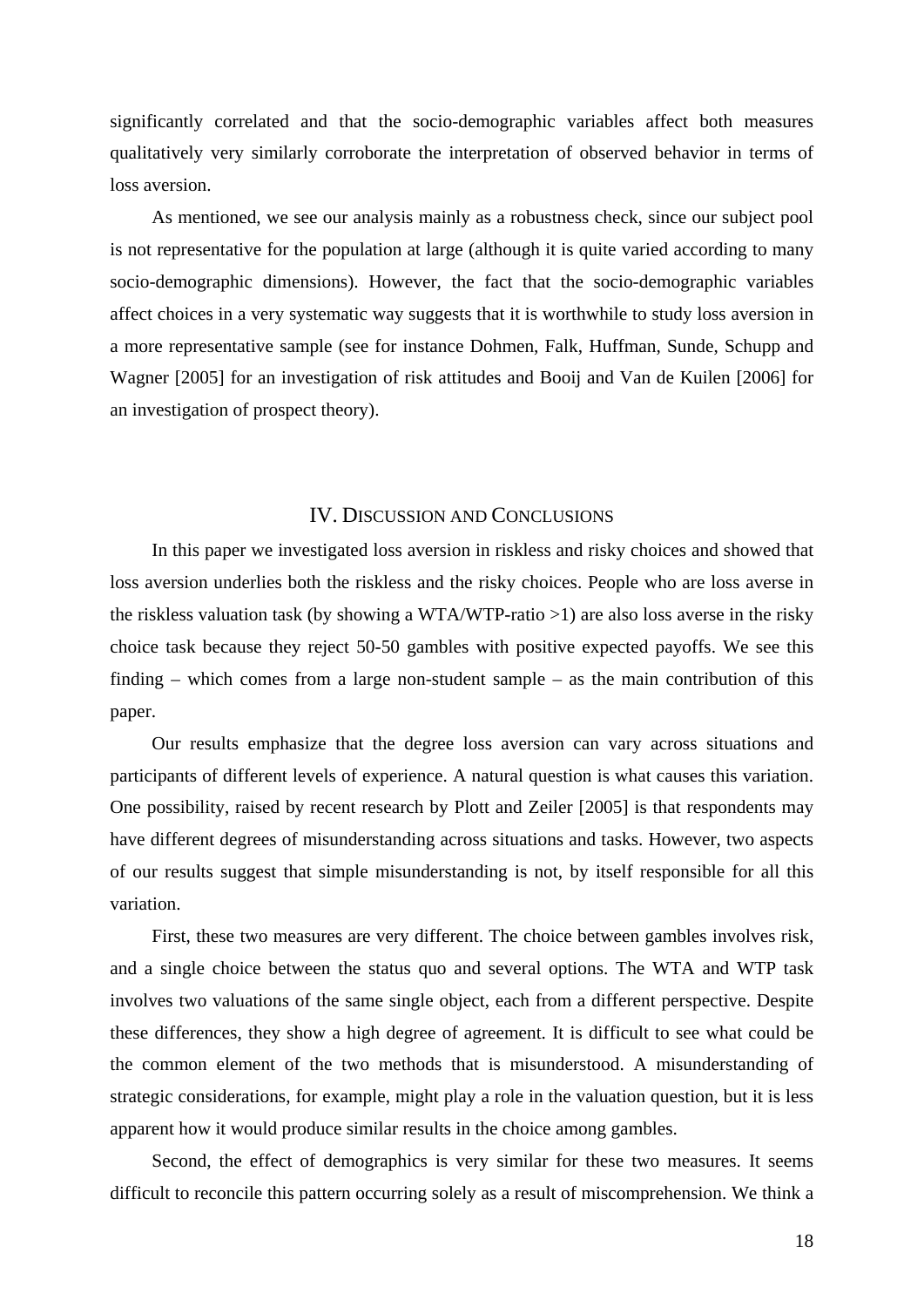more profitable way of proceeding is not to doubt the existence of loss aversion in some economic choice, but to focus on understanding the boundary conditions surrounding loss aversion, such as whether it holds for ordinary transactions (e.g., Novemsky and Kahneman [2005], Bateman, Kahneman, Munro, Starmer and Sugden [2005]) or for experienced traders (e.g., List [2003]).

Furthermore, recent neuro-scientific evidence (Tom, Fox, Trepel and Poldrack [2007]), evidence from non-human primates (Chen, Lakshminarayanan and Santos [2006]) and from young children (Harbaugh, Krause and Vesterlund [2001]) suggests that loss aversion may be deeply rooted, which would imply that for many people it takes experience and learning to overcome loss aversion. The fact that higher education reduces loss aversion is consistent with this argument. Johnson, Haeubl and Keinan [in press] propose a cognitive account for loss aversion, and provide experiments which explore some proposed boundary conditions.

We also note that the current design has two features that we believe are important to producing within-respondent estimates of loss aversion. The first is the separation of the elicitation of WTA vs. WTP by several intervening tasks such as standard market research surveys. We suspect that preventing simple recall of the prior price is crucial to obtaining within-subjects measures. The second is the use of a strategy method which allows the respondent to value the objects in two different frames, without actually knowing whether or not they are endowed. We cannot tell if either or both are necessary to produce withinrespondent estimates, but suggest that without these, respondents may have remembered their first answer, and because of the need to appear consistent, would have produced WTA and WTP prices that were closer together.

A final comment about these results is that it suggests that certain groups may be more affected by loss aversion. One observation is that most laboratory studies of loss aversion use young, well educated student subjects who, according to our results, tend to be less loss averse. Field data particularly gathered with participants with less education or increased age may well show larger effects of loss aversion. Another observation is that the characterization of groups who are 'at risk' to loss aversion is not what we might think: While older people, blue collar workers, and the unemployed do seem to be more loss averse, income and wealth tend to be positively correlated with loss aversion, a somewhat surprising result.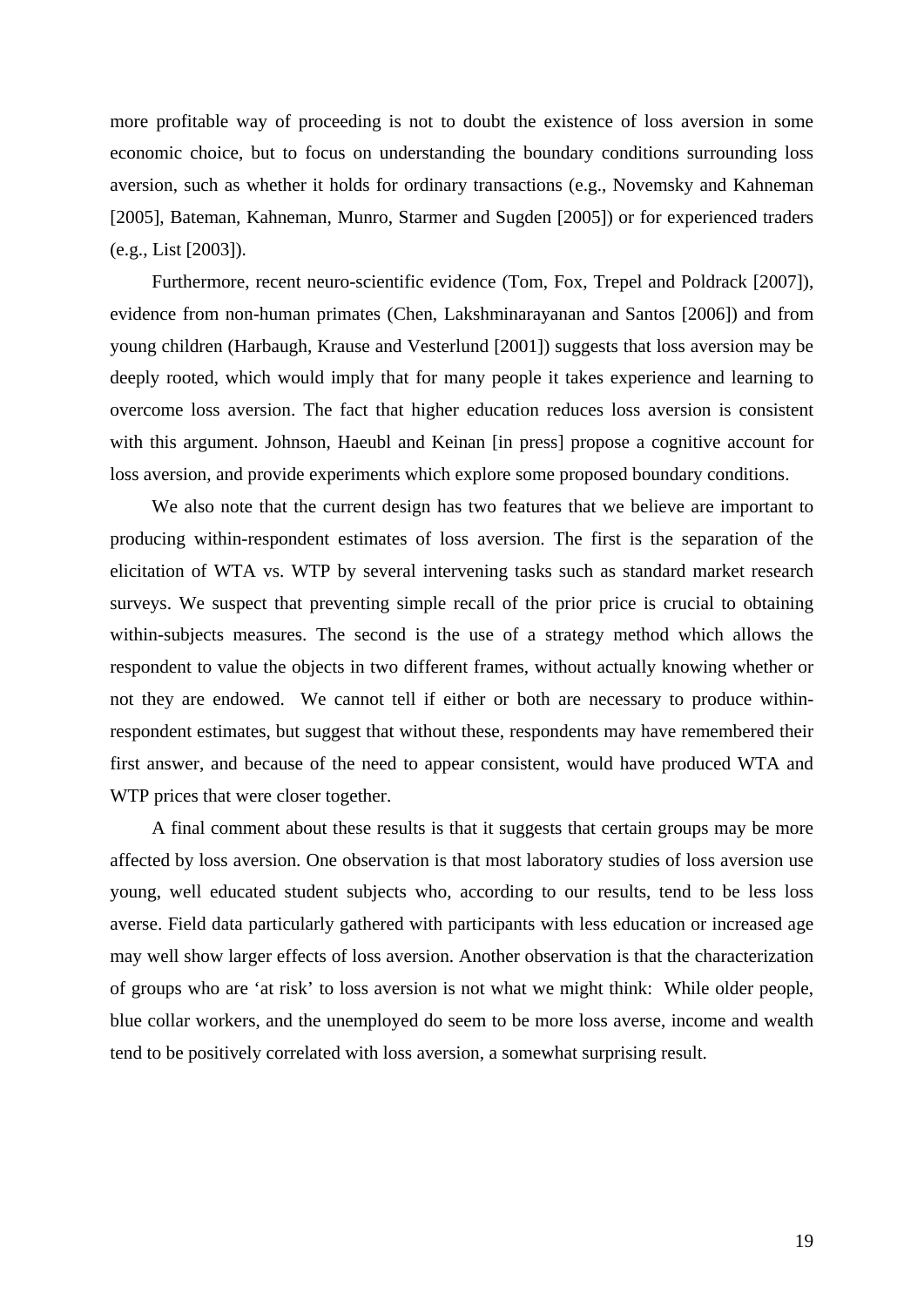# APPENDIX: QUESTIONS FOR ELICITING WTA AND WTP

### Eliciting WTA

"In the following question there are no right or wrong answers. Your response should only reflect your own preferences. As the other parts of the questionnaire this following question is part of a scientific research project on how people make economic choices.

We will give you the following little toy car which you can keep.

### THIS TOY CAR IS FOR YOU TO KEEP!

If you do not want to keep the toy car, you can **sell** it to the organizers of this scientific study. In the table below please mark the minimum acceptable price at which you are willing to sell the car.

- If at our offer price you have indicated in the table that you are willing to sell the toy car, you will receive this amount in cash instead of the toy car.
- If at our offer price you have indicated in the table that you are not willing to sell the toy car, you will keep your toy car.

The price at which we will buy your toy car will be randomly determined and for sure be between  $\Theta$  and  $\Theta$ 10. That is, our offered price will be determined by rolling dice after you have filled in the table below. All prices are equally likely. There is a scientific reason for proceeding this way. Since you cannot influence the price, which will be determined randomly, you have an incentive to state the price that corresponds to your **true preference**. Once you have made your choice, you cannot change it anymore. We will also not be able to negotiate about the price.

| Price in $\epsilon$             | Please make a cross in each line depending on whether you are ready or not to sell<br>the toy car at the respective price to us. |                                     |  |  |
|---------------------------------|----------------------------------------------------------------------------------------------------------------------------------|-------------------------------------|--|--|
|                                 |                                                                                                                                  |                                     |  |  |
| If the price is $\epsilon_0$    | $\dots$ I am <b>ready</b> to sell $\_\_$                                                                                         | I am <b>not ready</b> to sell: ____ |  |  |
| If the price is $\epsilon 0.5$  | $\dots$ I am ready to sell $\_\_$                                                                                                | I am <b>not ready</b> to sell: ____ |  |  |
| If the price is $\epsilon 1.0$  | $\dots$ I am <b>ready</b> to sell $\_\_$                                                                                         | I am <b>not ready</b> to sell: ____ |  |  |
| If the price is $\epsilon$ 1.5  | $\dots$ I am <b>ready</b> to sell $\_\_$                                                                                         | I am <b>not ready</b> to sell: ____ |  |  |
| If the price is $\epsilon$ 2.0  | $\dots$ I am <b>ready</b> to sell $\_\_$                                                                                         | I am <b>not ready</b> to sell: ____ |  |  |
| If the price is $\epsilon$ 2.5  | $\dots$ I am <b>ready</b> to sell $\_\_$                                                                                         | I am <b>not ready</b> to sell: ____ |  |  |
| If the price is $\epsilon$ 3.0  | $\dots$ I am <b>ready</b> to sell $\_\_$                                                                                         | I am <b>not ready</b> to sell: ____ |  |  |
| If the price is $\epsilon$ 3.5  | $\dots$ I am <b>ready</b> to sell $\_\_$                                                                                         | I am not ready to sell: ____        |  |  |
| If the price is $\epsilon$ 4.0  | $\dots$ I am <b>ready</b> to sell $\_\_$                                                                                         | I am <b>not ready</b> to sell: ___  |  |  |
| If the price is $\epsilon$ 4.5  | $\dots$ I am <b>ready</b> to sell $\_\_$                                                                                         | I am <b>not ready</b> to sell: ____ |  |  |
| If the price is $\epsilon$ 5.0  | $\dots$ I am <b>ready</b> to sell $\_\_$                                                                                         | I am <b>not ready</b> to sell: ____ |  |  |
| If the price is $\epsilon$ 5.5  | $\dots$ I am <b>ready</b> to sell $\_\_$                                                                                         | I am <b>not ready</b> to sell: ____ |  |  |
| If the price is $\epsilon 6.0$  | $\dots$ I am ready to sell $\_\_$                                                                                                | I am <b>not ready</b> to sell: ____ |  |  |
| If the price is $\epsilon$ 6.5  | $\dots$ I am <b>ready</b> to sell $\_\_$                                                                                         | I am <b>not ready</b> to sell: ____ |  |  |
| If the price is $\epsilon$ 7.0  | $\dots$ I am <b>ready</b> to sell $\_\_$                                                                                         | I am not ready to sell: ____        |  |  |
| If the price is $\epsilon$ 7.5  | $\dots$ I am ready to sell $\_\_$                                                                                                | I am not ready to sell: ____        |  |  |
| If the price is $\epsilon 8.0$  | $\dots$ I am ready to sell $\_\_$                                                                                                | I am <b>not ready</b> to sell: ____ |  |  |
| If the price is $\epsilon$ 8.5  | $\dots$ I am <b>ready</b> to sell $\_\_$                                                                                         | I am <b>not ready</b> to sell: ____ |  |  |
| If the price is $\epsilon 9.0$  | $\dots$ I am <b>ready</b> to sell $\_\_$                                                                                         | I am <b>not ready</b> to sell: ____ |  |  |
| If the price is $\epsilon$ 9.5  | $\dots$ I am ready to sell $\_\_$                                                                                                | I am not ready to sell: _____       |  |  |
| If the price is $\epsilon$ 10.0 | $\dots$ I am ready to sell $\frac{ }{ }$                                                                                         | I am not ready to sell:             |  |  |

### Eliciting WTP

The questionnaire for eliciting WTP was adapted accordingly.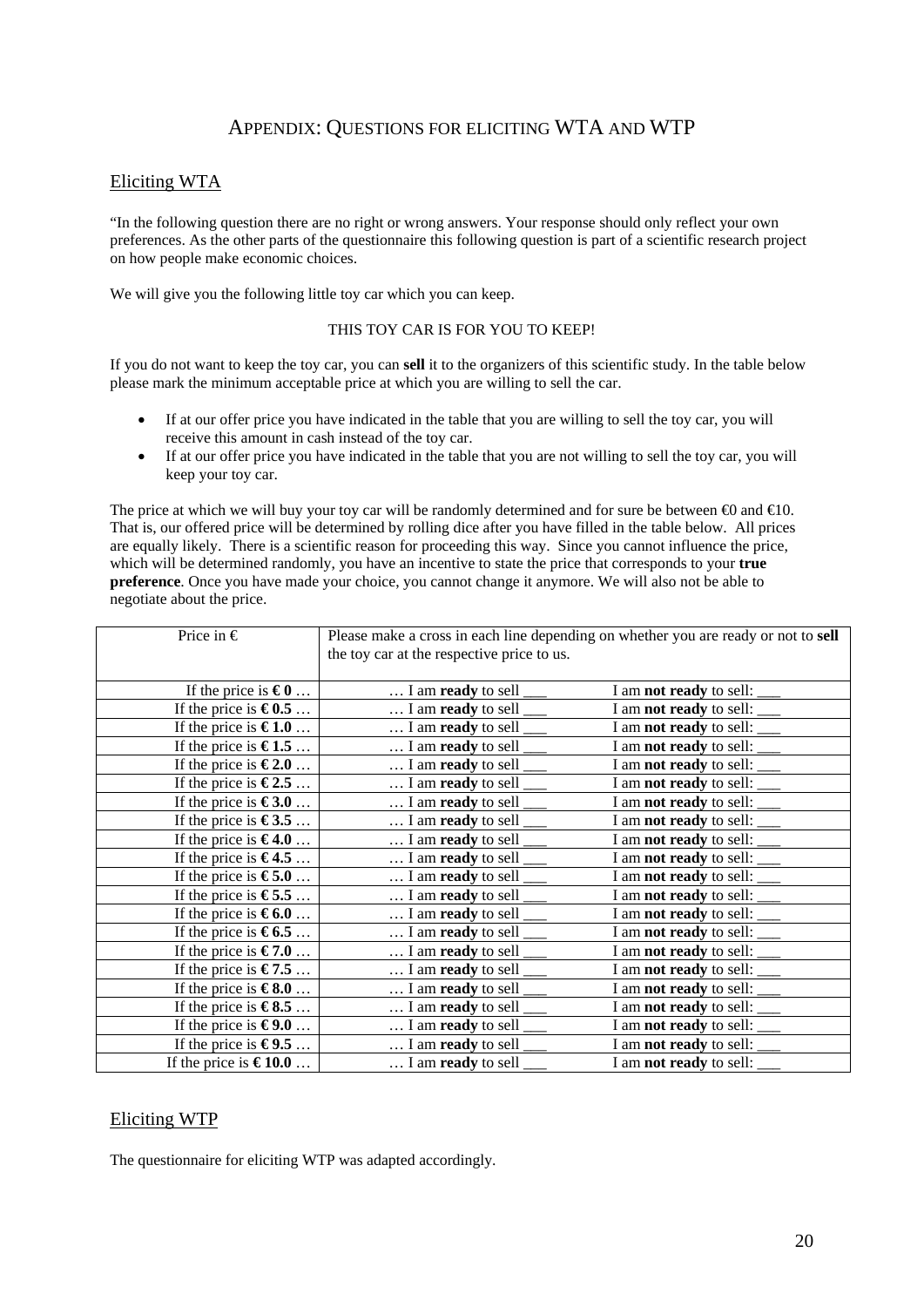### **References**

- Abdellaoui, Mohammed, Han Bleichrodt, and Corina Paraschiv, "Loss Aversion under Prospect Theory: A Parameter-Free Measurement," *Management Science*, (in print).
- Agarwal, Sumit, John C. Driscoll, Xavier Gabaix, and David I. Laibson, "The Age of Reason: Financial Decisions Over the Lifecycle," *MIT Department of Economics Working Paper No. 07-11*, (2007).
- Bateman, Ian, Daniel Kahneman, Alistair Munro, Chris Starmer, and Robert Sugden, "Testing competing models of loss aversion: an adversarial collaboration," *Journal of Public Economics*, 89 (2005), 1561-1580.
- Bateman, Ian, Alistair Munro, Bruce Rhodes, Chris Starmer, and Robert Sugden, "A test of the theory of reference-dependent preferences," *Quarterly Journal of Economics*, 112 (1997), 479-505.
- Becker, Gordon M., Morris H. De Groot, and Jacob Marschak, "Measuring Utility by a Single-Response Sequential Method," *Behavioral Science*, 9 (1964), 226-232.
- Benartzi, Shlomo, and Richard H. Thaler, "Myopic Loss Aversion and the Equity Premium Puzzle," *Quarterly Journal of Economics*, 110 (1995), 73-92.
- Bleichrodt, Han, and Jose Luis Pinto, "A parameter-free elicitation of the probability weighting function in medical decision analysis," *Management Science*, 46 (2000), 1485-1496.
- Booij, Adam S., and Gijs Van de Kuilen, "A Parameter-Free Analysis of the Utility of Money for the General Population under Prospect Theory," *mimeo, CREED, University of Amsterdam*, (2006).
- Bowman, D., D. Minehart, and Matthew. Rabin, "Loss aversion in a consumption-savings model," *Journal of Economic Behavior & Organization*, 38 (1999), 155-178.
- Camerer, Colin F., "Prospect Theory in the Wild: Evidence from the Field," in Colin F. Camerer, George Loewenstein, and Matthew. Rabin, eds., *Advances in Behavioral Economics* (Princeton: Princeton University Press, 2004), pp. 148-161.
- Camerer, Colin F., L. Babcock, G. Loewenstein, and Richard H. Thaler, "Labor supply of New York City cabdrivers: One day at a time," *Quarterly Journal of Economics*, 112 (1997), 407-441.
- Carmon, Zvi, and Dan Ariely, "Focusing on the forgone: How value can appear so different to buyers and sellers," *Journal of Consumer Research*, 27 (2000), 360-370.
- Chen, M. Keith, Venkat Lakshminarayanan, and Laurie R. Santos, "How Basic Are Behavioral Biases? Evidence from Capuchin Monkey Trading Behavior," *Journal of Political Economy*, 114 (2006), 517-537.
- Chua, Zhikang, and Colin F. Camerer, "Experiments on Intertemporal Consumption with Habit Formation and Social Learning," *mimeo, California Institute of Technology*, (2004).
- Cubitt, Robin P., Chris Starmer, and Robert Sugden, "On the Validity of the Random Lottery Incentive System," *Experimental Economics*, 1 (1998), 115-131.
- Dohmen, Thomas, Armin Falk, David Huffman, Uwe Sunde, Jürgen Schupp, and Gert G. Wagner, "Individual Risk Attitudes: New Evidence from a Large, Representative, Experimentally-Validated Survey," *IZA Discussion Paper Series*, (2005).
- Eisenberger, Roselies, and Martin Weber, "Willingness-to-Pay and Willingness-to-Accept for Risky and Ambiguous Lotteries," *Journal of Risk and Uncertainty*, 10 (1995), 223- 233.
- Fehr, Ernst, and Lorenz Goette, "Do Workers Work More if Wages Are High? Evidence from a Randomized Field Experiment," *Working Paper No. 125*, (2002).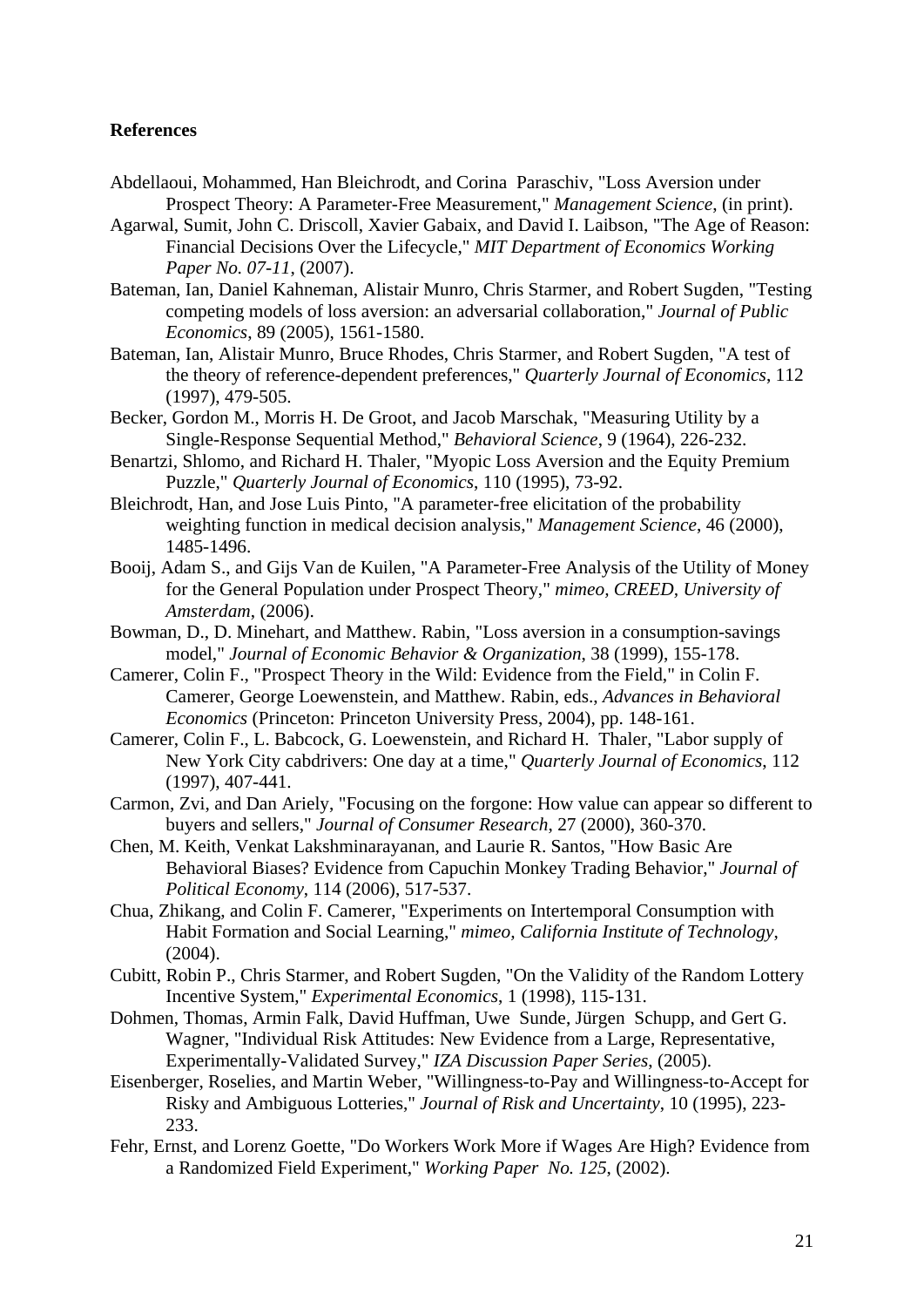Fehr, Ernst, and Lorenz Goette, "Do Workers Work More if Wages Are High? Evidence from a Randomized Field Experiment," *American Economic Review*, 97 (2007), 298-317.

- Genesove, David, and Christopher Mayer, "Loss aversion and seller behavior: Evidence from the housing market," *Quarterly Journal of Economics*, 116 (2001), 1233-1260.
- Gneezy, Uri, and Jan Potters, "An experiment on risk taking and evaluation periods," *Quarterly Journal of Economics*, 112 (1997), 631-645.
- Goette, Lorenz, David Huffman, and Ernst Fehr, "Loss Aversion and Labor Supply," *Journal of the European Economic Association*, 2 (2004), 216-228.
- Haigh, Michael S., and John A. List, "Do professional traders exhibit myopic loss aversion? An experimental analysis," *Journal of Finance*, 60 (2005), 523-534.
- Harbaugh, William, Kate Krause, and Lise Vesterlund, "Are adults better behaved than children? Age, experience, and the endowment effect," *Economics Letters*, 70 (2001), 175-181.
- Hardie, Bruce G. S., Eric J. Johnson, and Peter S. Fader, "Modeling Loss Aversion and Reference Dependence Effects on Brand Choice," *Marketing Science*, 12 (1993), 378- 394.
- Harless, David W., "More Laboratory Evidence on the Disparity between Willingness to Pay and Compensation Demanded," *Journal of Economic Behavior & Organization*, 11 (1989), 359-379.
- Horowitz, John K., and Kenneth E. McConnell, "A review of WTA/WTP studies," *Journal of Environmental Economics and Management*, 44 (2002), 426-447.
- Johnson, Eric J., Simon Gächter, and Andreas Herrmann, "Exploring the nature of loss aversion," *CeDEx Discussion Paper No. 2006-02*, (2006).
- Johnson, Eric J., and Daniel Goldstein, "Do Defaults Save Lives?," *Science*, 302 (2003), 1338-1339.
- Johnson, Eric J., Gerald Haeubl, and Anat Keinan, "Aspects of Endowment: A Query Theory of Value Construction," *Journal of Experimental Psychology - Learning Memory and Cognition*, (in press).
- Kachelmeier, Steven J., and Mohamed Shehata, "Examining Risk Preferences under High Monetary Incentives - Experimental-Evidence from the Peoples-Republic-of-China," *American Economic Review*, 82 (1992), 1120-1141.
- Kahneman, Daniel, Jack L. Knetsch, and Richard H. Thaler, "Experimental Tests of the Endowment Effect and the Coase Theorem," *Journal of Political Economy*, 98 (1990), 1325-1348.
- Kahneman, Daniel, and Amos Tversky, "Prospect Theory Analysis of Decision under Risk," *Econometrica*, 47 (1979), 263-291.
- Knetsch, Jack L., "The Endowment Effect and Evidence of Nonreversible Indifference Curves," *American Economic Review*, 79 (1989), 1277-1284.
- Köbberling, Veronika, and Peter P. Wakker, "An index of loss aversion," *Journal of Economic Theory*, 122 (2005), 119-131.
- Köszegi, Botond, and Matthew. Rabin, "A Model of Reference-Dependent Preferences," *Quarterly Journal of Economics*, CXXI (2006), 1133-1165.
- Kovalchik, Stephanie, Colin F. Camerer, David M. Grether, Charles R. Plott, and John M. Allman, "Aging and decision making: a comparison between neurologically healthy elderly and young individuals," *Journal of Economic Behavior & Organization*, 58 (2005), 79-94.
- List, John A., "Does market experience eliminate market anomalies?," *Quarterly Journal of Economics*, 118 (2003), 41-71.
- Novemsky, N., and D. Kahneman, "The boundaries of loss aversion," *Journal of Marketing Research*, 42 (2005), 119-128.